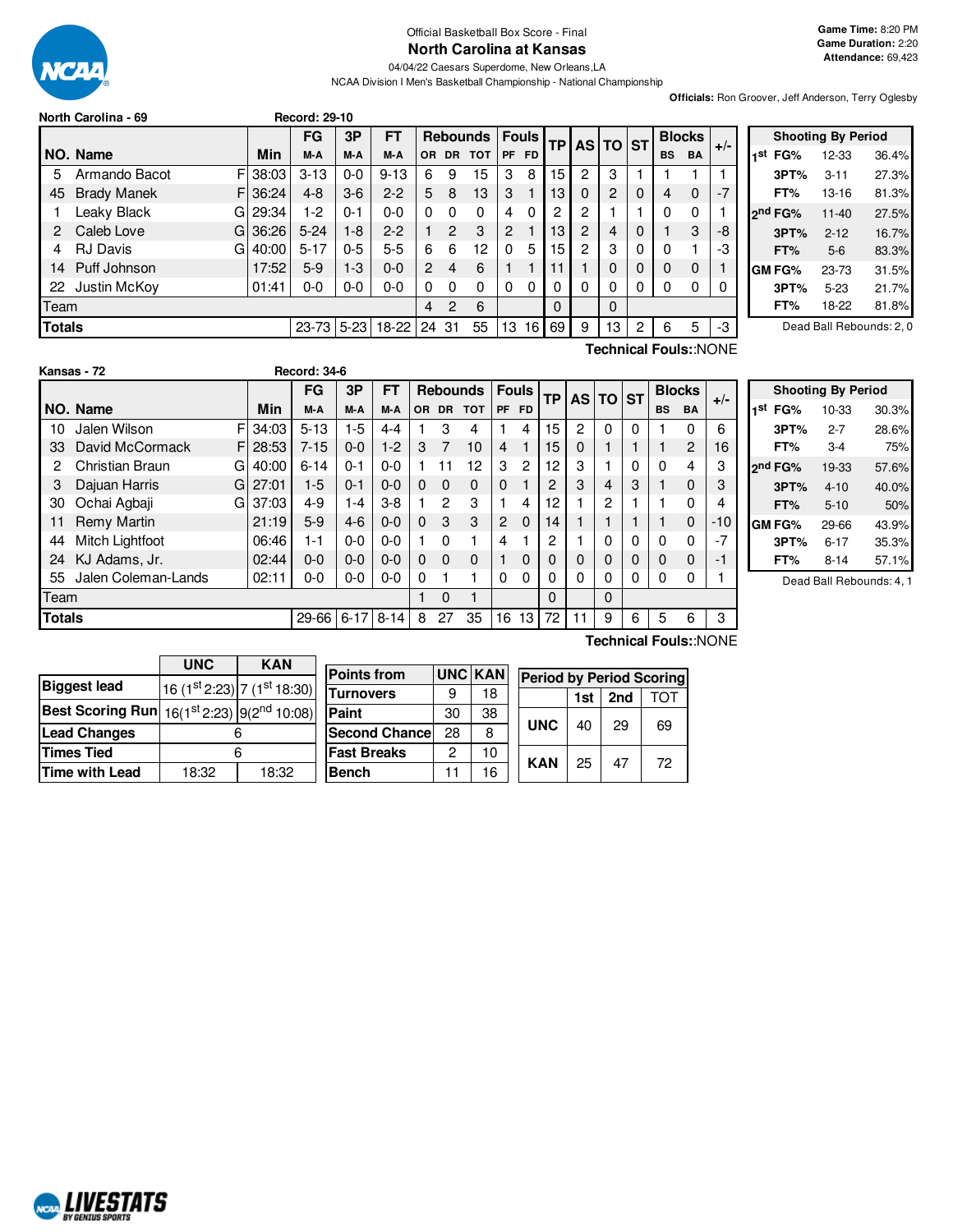

# **North Carolina at Kansas**

04/04/22 Caesars Superdome, New Orleans,LA NCAA Division I Men's Basketball Championship - National Championship **Game Time:** 8:20 PM **Game Duration:** 2:20 **Attendance:** 69,423

**Officials:** Ron Groover, Jeff Anderson, Terry Oglesby

# **Period 1**

| <b>Quarter Starters:</b> |                                                                                    |            |               |                |                                    |                                                              |
|--------------------------|------------------------------------------------------------------------------------|------------|---------------|----------------|------------------------------------|--------------------------------------------------------------|
| <b>KAN</b>               | 2 Braun C                                                                          | 3 Harris D | 10 Wilson J   |                | 30 Agbaji O                        | 33 McCormack D                                               |
| <b>UNC</b>               | 1 Black L                                                                          | 2 Love C   | 4 Davis R     |                | 5 Bacot A                          | 45 Manek B                                                   |
| <b>Game Time</b>         | <b>KAN</b>                                                                         |            | <b>Score</b>  | <b>Diff</b>    |                                    | <b>UNC</b>                                                   |
| 20:00                    | 33 MCCORMACK D jumpball won                                                        |            |               |                | 5 BACOT A jumpball lost            |                                                              |
| 19:47                    | 30 AGBAJI O 3pt FG, pull up jump shot made (3)                                     |            | 3-0           | 3              |                                    |                                                              |
| 19:47                    | 2 BRAUN C assist (1)                                                               |            |               |                |                                    |                                                              |
| 19:21                    |                                                                                    |            |               |                |                                    | 5 BACOT A 2pt FG in the paint, jump shot missed              |
| 19:21                    | 2 BRAUN C defensive rebound (1)                                                    |            |               |                |                                    |                                                              |
| 19:06                    | 33 MCCORMACK D 2pt FG outside the paint, jump shot made<br>(2)                     |            | $5-0$         | 5              |                                    |                                                              |
| 19:06                    | 3 HARRIS D assist (1)                                                              |            |               |                |                                    |                                                              |
| 18:44                    |                                                                                    |            |               |                | 4 DAVIS R 3pt FG, jump shot missed |                                                              |
| 18:35                    | 33 MCCORMACK D defensive rebound (1)                                               |            |               |                |                                    |                                                              |
| 18:31                    | 10 WILSON J foul drawn (1)                                                         |            |               |                | 45 MANEK B foul shooting (1 - 1)   |                                                              |
| 18:30                    | 10 WILSON J free throw 1 - 2 made (1)                                              |            | $6-0$         | 6              |                                    |                                                              |
| 18:30                    | 10 WILSON J free throw 2 - 2 made (2)                                              |            | 7-0           | $\overline{7}$ |                                    |                                                              |
| 18:17                    |                                                                                    |            |               |                |                                    | 5 BACOT A 2pt FG in the paint, layup blocked                 |
| 18:17                    | 33 MCCORMACK D block (1)                                                           |            |               |                |                                    |                                                              |
| 18:13                    | 30 AGBAJI O defensive rebound (1)                                                  |            |               |                |                                    |                                                              |
| 18:02                    | 33 MCCORMACK D 2pt FG in the paint, turnaround jump shot<br>missed                 |            |               |                |                                    |                                                              |
| 18:00                    |                                                                                    |            |               |                | defensive rebound (1)              |                                                              |
| 17:50                    |                                                                                    |            |               |                |                                    | 4 DAVIS R 2pt FG outside the paint, pull up jump shot missed |
| 17:46                    |                                                                                    |            |               |                | 4 DAVIS R offensive rebound (1)    |                                                              |
| 17:45                    |                                                                                    |            | $7 - 3$       | 4              |                                    | 45 MANEK B 3pt FG second chance, jump shot made (3)          |
| 17:45                    |                                                                                    |            |               |                | 4 DAVIS R assist (1)               |                                                              |
| 17:29                    | 2 BRAUN C 2pt FG in the paint, driving layup blocked                               |            |               |                |                                    |                                                              |
| 17:29                    |                                                                                    |            |               |                | 2 LOVE C block (1)                 |                                                              |
| 17:28                    |                                                                                    |            |               |                | defensive rebound (3)              |                                                              |
| 17:09                    | 3 HARRIS D foul drawn (1)                                                          |            |               |                | 2 LOVE C foul offensive (1 - 2)    |                                                              |
| 17:09                    |                                                                                    |            |               |                | 2 LOVE C turnover offensive (1)    |                                                              |
| 16:49                    | 33 MCCORMACK D 2pt FG from turnover in the paint,<br>turnaround jump shot made (4) |            | 9-3           | 6              |                                    |                                                              |
| 16:22                    |                                                                                    |            |               |                |                                    | 5 BACOT A 2pt FG outside the paint, jump shot missed         |
| 16:19                    | 33 MCCORMACK D defensive rebound (2)                                               |            |               |                |                                    |                                                              |
| 16:10                    | 3 HARRIS D turnover bad pass (1)                                                   |            |               |                | 5 BACOT A steal (1)                |                                                              |
| 16:00                    |                                                                                    |            |               |                |                                    | 2 LOVE C 3pt FG from turnover, jump shot missed              |
| 15:57                    |                                                                                    |            |               |                | 5 BACOT A offensive rebound (1)    |                                                              |
| 15:56                    |                                                                                    |            | Timeout media |                |                                    |                                                              |
| 15:50                    |                                                                                    |            | $9-5$         | 4              | turnaround jump shot made (2)      | 5 BACOT A 2pt FG from turnover second chance in the paint,   |
| 15:34                    | 30 AGBAJI O 2pt FG in the paint, driving layup made (5)                            |            | $11-5$        | 6              |                                    |                                                              |
| 15:12                    |                                                                                    |            |               |                |                                    | 5 BACOT A 2pt FG in the paint, turnaround jump shot missed   |
| 15:10                    | 2 BRAUN C defensive rebound (2)                                                    |            |               |                |                                    |                                                              |
| 15:10                    | 2 BRAUN C foul drawn (1)                                                           |            |               |                | 1 BLACK L foul personal (1 - 3)    |                                                              |
| 14:53                    | 33 MCCORMACK D 2pt FG in the paint, turnaround jump shot<br>missed                 |            |               |                |                                    |                                                              |
| 14:48                    |                                                                                    |            |               |                | 4 DAVIS R defensive rebound (2)    |                                                              |

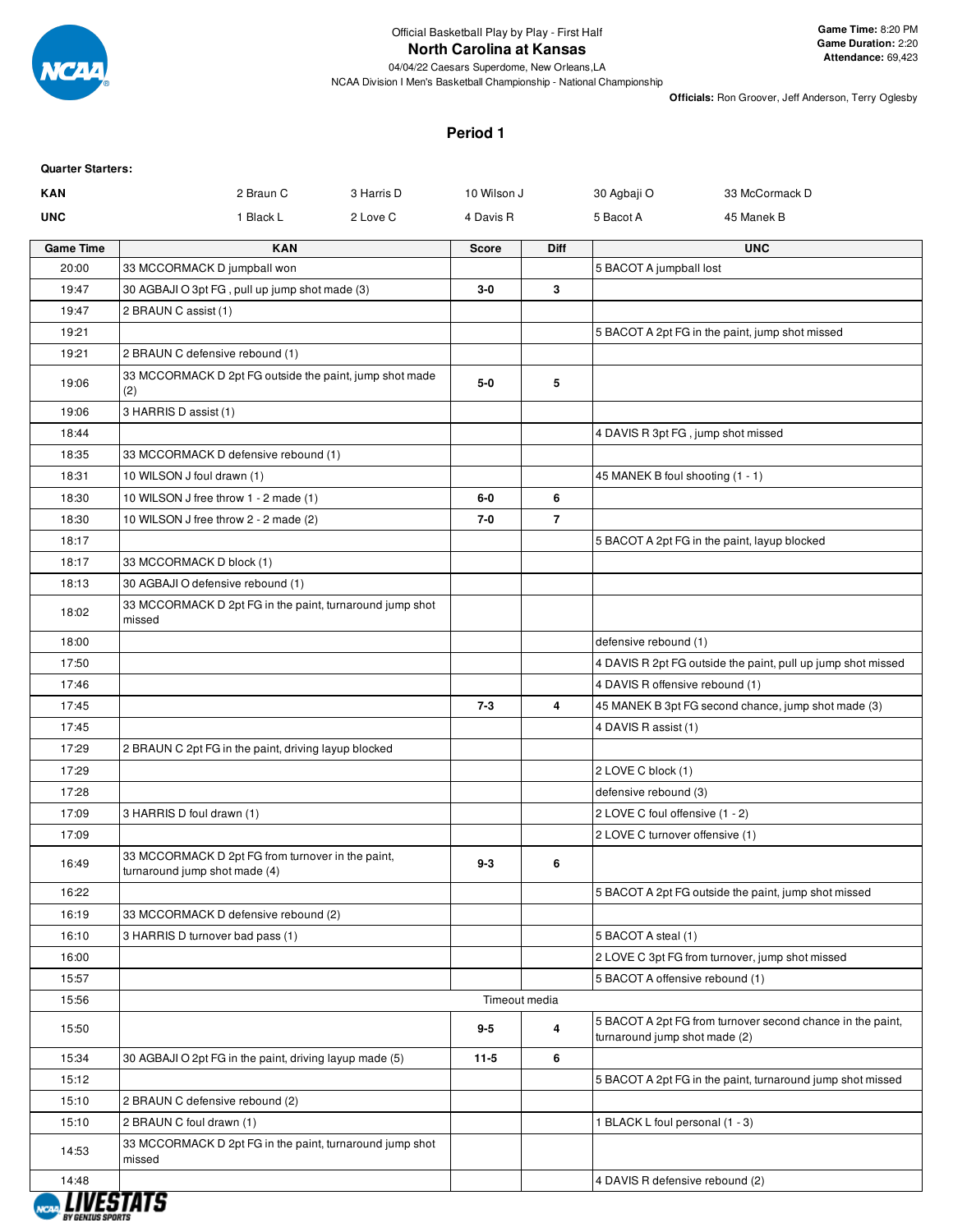

# Official Basketball Play by Play - First Half **North Carolina at Kansas**

04/04/22 Caesars Superdome, New Orleans,LA NCAA Division I Men's Basketball Championship - National Championship

| <b>Game Time</b> | <b>KAN</b>                                                                 | <b>Score</b> | Diff           | <b>UNC</b>                                                   |
|------------------|----------------------------------------------------------------------------|--------------|----------------|--------------------------------------------------------------|
| 14:42            |                                                                            |              |                | 1 BLACK L 3pt FG, jump shot missed                           |
| 14:36            |                                                                            |              |                | 4 DAVIS R offensive rebound (3)                              |
| 14:33            |                                                                            | $11 - 7$     | 4              | 1 BLACK L 2pt FG second chance in the paint, layup made (2)  |
| 14:33            |                                                                            |              |                | 5 BACOT A assist (1)                                         |
| 14:16            | 10 WILSON J 2pt FG in the paint, layup missed                              |              |                |                                                              |
| 14:12            |                                                                            |              |                | 45 MANEK B defensive rebound (1)                             |
| 14:06            | 33 MCCORMACK D foul shooting (1 - 1)                                       |              |                | 2 LOVE C foul drawn (1)                                      |
| 14:06            |                                                                            | $11 - 8$     | 3              | 2 LOVE C free throw 1 - 2 made (1)                           |
| 14:06            | 3 HARRIS D substitution out                                                |              |                |                                                              |
| 14:06            | 33 MCCORMACK D substitution out                                            |              |                |                                                              |
| 14:06            | 11 MARTIN R substitution in                                                |              |                |                                                              |
| 14:06            | 44 LIGHTFOOT M substitution in                                             |              |                |                                                              |
| 14:06            |                                                                            | $11-9$       | $\overline{2}$ | 2 LOVE C free throw 2 - 2 made (2)                           |
| 13:48            | 10 WILSON J 3pt FG, jump shot missed                                       |              |                |                                                              |
| 13:46            |                                                                            |              |                | 4 DAVIS R defensive rebound (4)                              |
| 13:46            | 44 LIGHTFOOT M foul personal (1 - 2)                                       |              |                | 4 DAVIS R foul drawn (1)                                     |
| 13:32            |                                                                            |              |                | 4 DAVIS R 3pt FG, pull up jump shot missed                   |
| 13:30            |                                                                            |              |                | 5 BACOT A offensive rebound (2)                              |
| 13:30            |                                                                            | $11 - 11$    | 0              | 5 BACOT A 2pt FG second chance in the paint, layup made (4)  |
| 13:30            | 10 WILSON J foul shooting (1 - 3)                                          |              |                | 5 BACOT A foul drawn (1)                                     |
| 13:30            |                                                                            | $11 - 12$    | -1             | 5 BACOT A free throw 1 - 1 made (5)                          |
| 13:06            | 11 MARTIN R 2pt FG outside the paint, jump shot missed                     |              |                |                                                              |
| 13:03            |                                                                            |              |                | 5 BACOT A defensive rebound (3)                              |
| 13:02            |                                                                            |              |                | 45 MANEK B 3pt FG, jump shot missed                          |
| 12:58            | 2 BRAUN C defensive rebound (3)                                            |              |                |                                                              |
| 12:55            | 2 BRAUN C 2pt FG fast break in the paint, driving layup made<br>(2)        | $13 - 12$    | $\mathbf{1}$   |                                                              |
| 12:35            |                                                                            |              |                | 2 LOVE C 2pt FG in the paint, driving layup blocked          |
| 12:35            | 30 AGBAJI O block (1)                                                      |              |                |                                                              |
| 12:31            | 11 MARTIN R defensive rebound (1)                                          |              |                |                                                              |
| 12:24            | 11 MARTIN R 2pt FG outside the paint, turnaround jump shot<br>missed       |              |                |                                                              |
| 12:20            | 44 LIGHTFOOT M offensive rebound (1)                                       |              |                |                                                              |
| 12:17            | 2 BRAUN C 3pt FG second chance, jump shot missed                           |              |                |                                                              |
| 12:15            |                                                                            |              |                | 4 DAVIS R defensive rebound (5)                              |
| 12:03            | 10 WILSON J substitution out                                               |              |                |                                                              |
| 12:03            | 3 HARRIS D substitution in                                                 |              |                |                                                              |
| 12:03            |                                                                            |              |                | 5 BACOT A substitution out                                   |
| 12:03            |                                                                            |              |                | 14 JOHNSON P substitution in                                 |
| 11:53            |                                                                            |              |                | 4 DAVIS R 2pt FG outside the paint, pull up jump shot missed |
| 11:49            | 2 BRAUN C defensive rebound (4)                                            |              |                |                                                              |
| 11:34            | 44 LIGHTFOOT M 2pt FG in the paint, hook shot made (2)                     | $15 - 12$    | 3              |                                                              |
| 11:10            |                                                                            |              |                | 14 JOHNSON P 2pt FG outside the paint, jump shot missed      |
| 11:06            | 11 MARTIN R defensive rebound (2)                                          |              |                |                                                              |
| 11:02            | 11 MARTIN R 3pt FG, jump shot missed                                       |              |                |                                                              |
| 10:58            | 30 AGBAJI O offensive rebound (2)                                          |              |                |                                                              |
| 10:52            | 3 HARRIS D 2pt FG second chance in the paint, floating jump<br>shot missed |              |                |                                                              |
| 10:47            |                                                                            |              |                | 4 DAVIS R defensive rebound (6)                              |
| 10:45            | 2 BRAUN C foul shooting (1 - 4)                                            |              |                | 4 DAVIS R foul drawn (2)                                     |

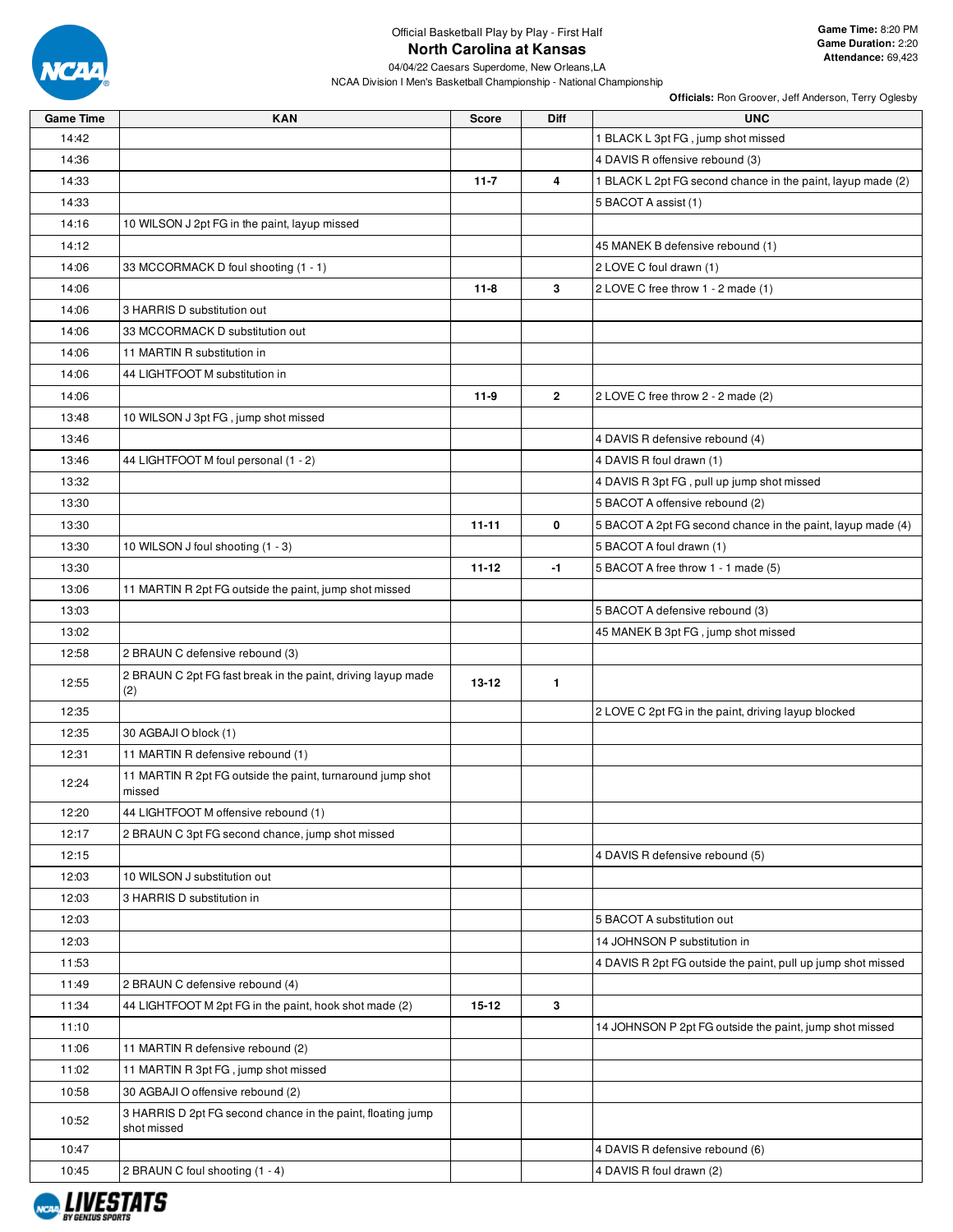

**Game Time:** 8:20 PM **Game Duration:** 2:20 **Attendance:** 69,423

04/04/22 Caesars Superdome, New Orleans,LA NCAA Division I Men's Basketball Championship - National Championship

| <b>Game Time</b> | <b>KAN</b>                                                        | <b>Score</b>  | Diff          | <b>UNC</b>                                                                      |
|------------------|-------------------------------------------------------------------|---------------|---------------|---------------------------------------------------------------------------------|
| 10:45            |                                                                   |               | Timeout media |                                                                                 |
| 10:45            |                                                                   |               |               | 45 MANEK B substitution out                                                     |
| 10:45            |                                                                   |               |               | 5 BACOT A substitution in                                                       |
| 10:45            |                                                                   | 15-13         | $\mathbf{2}$  | 4 DAVIS R free throw 1 - 2 made (1)                                             |
| 10:45            |                                                                   | 15-14         | 1.            | 4 DAVIS R free throw 2 - 2 made (2)                                             |
| 10:27            | 11 MARTIN R 3pt FG, jump shot made (3)                            | 18-14         | 4             |                                                                                 |
| 10:27            | 44 LIGHTFOOT M assist (1)                                         |               |               |                                                                                 |
| 10:02            | 44 LIGHTFOOT M foul drawn (1)                                     |               |               | 5 BACOT A foul offensive (1 - 4)                                                |
| 10:02            |                                                                   |               |               | 5 BACOT A turnover offensive (1)                                                |
| 09:50            | 30 AGBAJI O 2pt FG from turnover in the paint, layup missed       |               |               |                                                                                 |
| 09:47            |                                                                   |               |               | 14 JOHNSON P defensive rebound (1)                                              |
| 09:43            |                                                                   | 18-16         | $\mathbf{2}$  | 4 DAVIS R 2pt FG outside the paint, pull up jump shot made (4)                  |
| 09:30            | 2 BRAUN C 2pt FG in the paint, jump shot missed                   |               |               |                                                                                 |
| 09:26            |                                                                   |               |               | 5 BACOT A defensive rebound (4)                                                 |
| 09:18            |                                                                   | 18-18         | 0             | 2 LOVE C 2pt FG in the paint, pull up jump shot made (4)                        |
| 08:59            | 11 MARTIN R 3pt FG, jump shot missed                              |               |               |                                                                                 |
| 08:55            |                                                                   |               |               | 14 JOHNSON P defensive rebound (2)                                              |
| 08:50            |                                                                   |               |               | 4 DAVIS R 2pt FG outside the paint, floating jump shot missed                   |
| 08:46            |                                                                   |               |               | 5 BACOT A offensive rebound (5)                                                 |
| 08:46            | 44 LIGHTFOOT M foul shooting (2 - 5)                              |               |               | 5 BACOT A foul drawn (2)                                                        |
| 08:46            |                                                                   | $18 - 19$     | $-1$          | 5 BACOT A free throw 1 - 2 made (6)                                             |
| 08:46            | 30 AGBAJI O substitution out                                      |               |               |                                                                                 |
|                  |                                                                   |               |               |                                                                                 |
| 08:46            | 44 LIGHTFOOT M substitution out                                   |               |               |                                                                                 |
| 08:46            | 10 WILSON J substitution in                                       |               |               |                                                                                 |
| 08:46            | 33 MCCORMACK D substitution in                                    |               |               |                                                                                 |
| 08:46            |                                                                   |               |               | 1 BLACK L substitution out                                                      |
| 08:46            |                                                                   |               |               | 45 MANEK B substitution in                                                      |
| 08:46            |                                                                   | 18-20         | -2            | 5 BACOT A free throw 2 - 2 made (7)                                             |
| 08:31            | 10 WILSON J 2pt FG in the paint, driving layup missed             |               |               |                                                                                 |
| 08:28            | 33 MCCORMACK D offensive rebound (3)                              |               |               |                                                                                 |
| 08:28            | 33 MCCORMACK D 2pt FG second chance in the paint, layup<br>missed |               |               |                                                                                 |
| 08:28            |                                                                   |               |               | 2 LOVE C defensive rebound (1)                                                  |
| 08:17            |                                                                   |               |               | 2 LOVE C 2pt FG outside the paint, pull up jump shot missed                     |
| 08:12            |                                                                   |               |               | 45 MANEK B offensive rebound (2)                                                |
| 08:11            |                                                                   | 18-22         | $-4$          | 4 DAVIS R 2pt FG second chance outside the paint, pull up<br>jump shot made (6) |
| 07:53            | 3 HARRIS D turnover travel (2)                                    |               |               |                                                                                 |
| 07:53            |                                                                   | Timeout media |               |                                                                                 |
| 07:53            | 11 MARTIN R substitution out                                      |               |               |                                                                                 |
| 07:53            | 30 AGBAJI O substitution in                                       |               |               |                                                                                 |
| 07:53            |                                                                   |               |               | 14 JOHNSON P substitution out                                                   |
| 07:53            |                                                                   |               |               | 1 BLACK L substitution in                                                       |
| 07:39            |                                                                   |               |               | 45 MANEK B 3pt FG from turnover, jump shot missed                               |
| 07:35            | 2 BRAUN C defensive rebound (5)                                   |               |               |                                                                                 |
| 07:17            | 33 MCCORMACK D 2pt FG in the paint, layup made (6)                | 20-22         | -2            |                                                                                 |
| 07:09            | 3 HARRIS D steal (1)                                              |               |               | 4 DAVIS R turnover lost ball (1)                                                |
| 06:57            | 33 MCCORMACK D turnover travel (1)                                |               |               |                                                                                 |
| 06:40            | 30 AGBAJI O steal (1)                                             |               |               | 2 LOVE C turnover bad pass (2)                                                  |
| 06:29            | 2 BRAUN C turnover bad pass (1)                                   |               |               |                                                                                 |
|                  |                                                                   |               |               |                                                                                 |

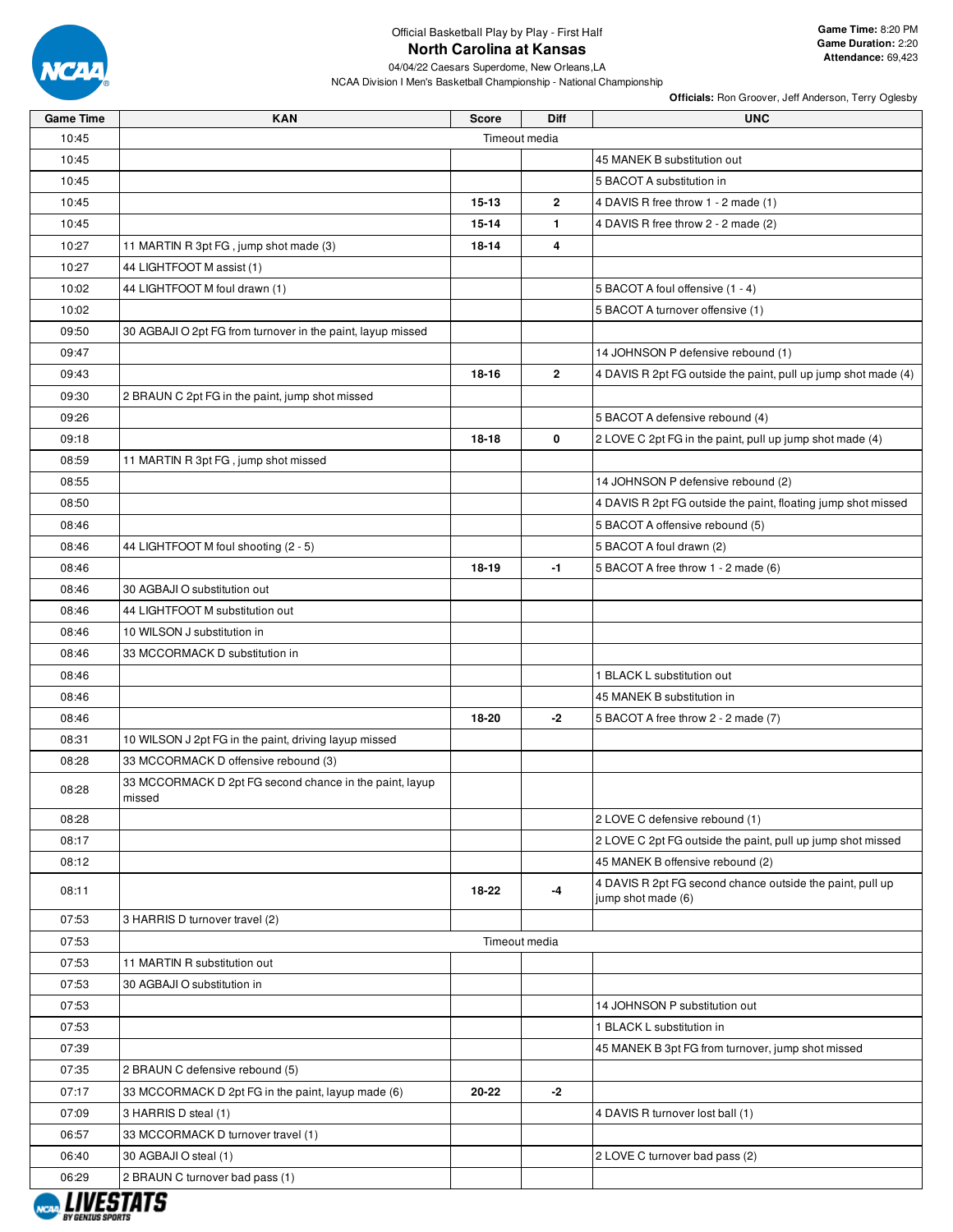

# Official Basketball Play by Play - First Half **North Carolina at Kansas**

04/04/22 Caesars Superdome, New Orleans,LA

NCAA Division I Men's Basketball Championship - National Championship

**Game Time:** 8:20 PM **Game Duration:** 2:20 **Attendance:** 69,423

| <b>Game Time</b> | <b>KAN</b>                                                         | <b>Score</b> | <b>Diff</b>   | <b>UNC</b>                                                                    |
|------------------|--------------------------------------------------------------------|--------------|---------------|-------------------------------------------------------------------------------|
| 06:13            |                                                                    |              |               | 2 LOVE C 2pt FG from turnover outside the paint, pull up jump<br>shot blocked |
| 06:13            | 10 WILSON J block (1)                                              |              |               |                                                                               |
| 06:09            | 2 BRAUN C defensive rebound (6)                                    |              |               |                                                                               |
| 06:07            | 3 HARRIS D 2pt FG in the paint, layup missed                       |              |               |                                                                               |
| 06:04            | 10 WILSON J offensive rebound (1)                                  |              |               |                                                                               |
| 06:04            | 10 WILSON J 2pt FG second chance in the paint, layup made<br>(4)   | 22-22        | 0             |                                                                               |
| 05:48            |                                                                    | $22 - 25$    | -3            | 45 MANEK B 3pt FG, jump shot made (6)                                         |
| 05:48            |                                                                    |              |               | 2 LOVE C assist (1)                                                           |
| 05:21            | 33 MCCORMACK D 2pt FG in the paint, turnaround jump shot<br>missed |              |               |                                                                               |
| 05:17            |                                                                    |              |               | 45 MANEK B defensive rebound (3)                                              |
| 05:09            |                                                                    | 22-28        | -6            | 45 MANEK B 3pt FG, jump shot made (9)                                         |
| 05:09            |                                                                    |              |               | 1 BLACK L assist (1)                                                          |
| 05:05            | Timeout 30 Sec                                                     |              |               |                                                                               |
| 05:05            | 33 MCCORMACK D substitution out                                    |              |               |                                                                               |
| 05:05            | 44 LIGHTFOOT M substitution in                                     |              |               |                                                                               |
| 04:51            | 10 WILSON J 2pt FG in the paint, driving layup missed              |              |               |                                                                               |
| 04:48            |                                                                    |              |               | 5 BACOT A defensive rebound (6)                                               |
| 04:40            | 44 LIGHTFOOT M foul shooting (3 - 6)                               |              |               | 5 BACOT A foul drawn (3)                                                      |
| 04:40            |                                                                    |              |               | 5 BACOT A free throw 1 - 2 missed                                             |
| 04:40            |                                                                    |              |               | offensive dead ball rebound (1)                                               |
| 04:40            | 44 LIGHTFOOT M substitution out                                    |              |               |                                                                               |
| 04:40            | 33 MCCORMACK D substitution in                                     |              |               |                                                                               |
| 04:40            |                                                                    | 22-29        | $-7$          | 5 BACOT A free throw 2 - 2 made (8)                                           |
| 04:22            | 30 AGBAJI O turnover bad pass (1)                                  |              |               |                                                                               |
| 04:17            | 33 MCCORMACK D foul shooting (2 - 7)                               |              |               | 4 DAVIS R foul drawn (3)                                                      |
| 04:17            |                                                                    | 22-30        | -8            | 4 DAVIS R free throw 1 - 3 made (7)                                           |
| 04:17            |                                                                    | 22-31        | -9            | 4 DAVIS R free throw 2 - 3 made (8)                                           |
| 04:17            | 33 MCCORMACK D substitution out                                    |              |               |                                                                               |
| 04:17            | 11 MARTIN R substitution in                                        |              |               |                                                                               |
| 04:17            |                                                                    | 22-32        | -10           | 4 DAVIS R free throw 3 - 3 made (9)                                           |
| 04:00            | 2 BRAUN C 2pt FG in the paint, layup blocked                       |              |               |                                                                               |
| 04:00            |                                                                    |              |               | 45 MANEK B block (1)                                                          |
| 03:55            |                                                                    |              |               | 45 MANEK B defensive rebound (4)                                              |
| 03:52            |                                                                    |              |               | 2 LOVE C 3pt FG, pull up jump shot missed                                     |
| 03:48            | 2 BRAUN C defensive rebound (7)                                    |              |               |                                                                               |
| 03:46            | 10 WILSON J foul drawn (2)                                         |              |               | 2 LOVE C foul personal (2 - 5)                                                |
| 03:46            |                                                                    |              | Timeout media |                                                                               |
| 03:46            |                                                                    |              |               | 2 LOVE C substitution out                                                     |
| 03:46            |                                                                    |              |               | 14 JOHNSON P substitution in                                                  |
| 03:36            | 10 WILSON J 2pt FG in the paint, layup missed                      |              |               |                                                                               |
| 03:33            |                                                                    |              |               | 5 BACOT A defensive rebound (7)                                               |
| 03:15            |                                                                    | 22-34        | $-12$         | 5 BACOT A 2pt FG in the paint, layup made (10)                                |
| 03:15            |                                                                    |              |               | 14 JOHNSON P assist (1)                                                       |
| 03:03            | 2 BRAUN C 2pt FG in the paint, driving layup blocked               |              |               |                                                                               |
| 03:03            |                                                                    |              |               | 45 MANEK B block (2)                                                          |
| 02:58            |                                                                    |              |               | 14 JOHNSON P defensive rebound (3)                                            |
| 02:43            |                                                                    | 22-36        | $-14$         | 4 DAVIS R 2pt FG in the paint, driving layup made (11)                        |

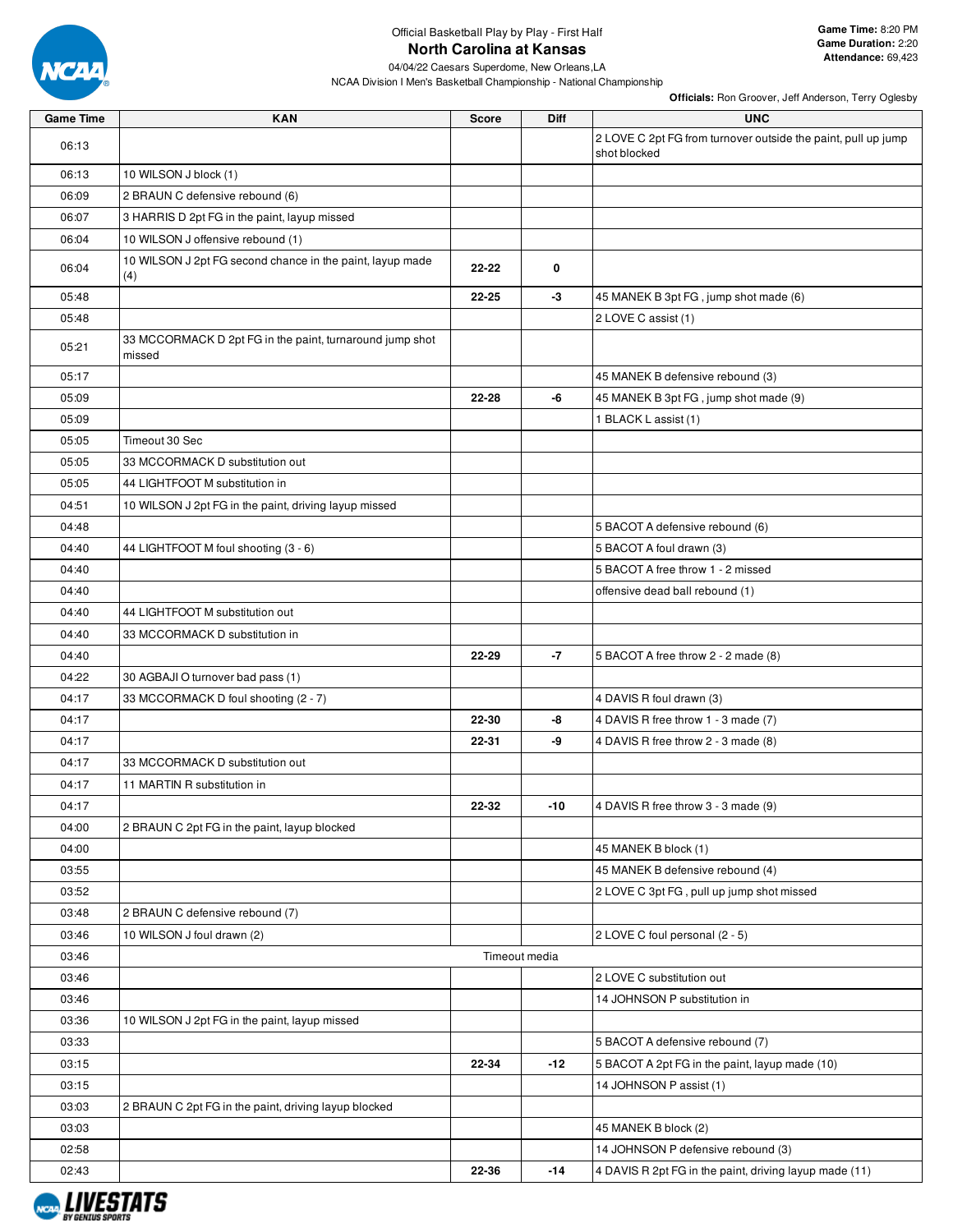

04/04/22 Caesars Superdome, New Orleans,LA

NCAA Division I Men's Basketball Championship - National Championship

| <b>Game Time</b> | <b>KAN</b>                                                                        | <b>Score</b>         | Diff  | <b>UNC</b>                                                        |
|------------------|-----------------------------------------------------------------------------------|----------------------|-------|-------------------------------------------------------------------|
| 02:40            | Timeout 30 Sec                                                                    |                      |       |                                                                   |
| 02:40            | 10 WILSON J substitution out                                                      |                      |       |                                                                   |
| 02:40            | 24 ADAMS, JR. K substitution in                                                   |                      |       |                                                                   |
| 02:29            | 3 HARRIS D turnover lost ball (3)                                                 |                      |       |                                                                   |
| 02:25            |                                                                                   |                      |       | 14 JOHNSON P 2pt FG from turnover in the paint, layup missed      |
| 02:23            |                                                                                   |                      |       | 5 BACOT A offensive rebound (8)                                   |
| 02:23            | 2 BRAUN C foul shooting (2 - 8)                                                   |                      |       | 5 BACOT A foul drawn (4)                                          |
| 02:23            |                                                                                   | 22-37                | $-15$ | 5 BACOT A free throw 1 - 2 made (11)                              |
| 02:23            |                                                                                   | 22-38                | $-16$ | 5 BACOT A free throw 2 - 2 made (12)                              |
| 02:17            | 2 BRAUN C foul drawn (2)                                                          |                      |       | 45 MANEK B foul personal (2 - 6)                                  |
| 02:11            | 30 AGBAJI O foul drawn (1)                                                        |                      |       | 1 BLACK L foul shooting (2 - 7)                                   |
| 02:11            | 30 AGBAJI O free throw 1 - 2 missed                                               |                      |       |                                                                   |
| 02:11            | offensive dead ball rebound (1)                                                   |                      |       |                                                                   |
| 02:11            | 3 HARRIS D substitution out                                                       |                      |       |                                                                   |
| 02:11            | 55 COLEMAN-LANDS J substitution in                                                |                      |       |                                                                   |
| 02:11            | 30 AGBAJI O free throw 2 - 2 made (6)                                             | 23-38                | $-15$ |                                                                   |
| 01:49            | 24 ADAMS, JR. K foul shooting (1 - 9)                                             |                      |       | 5 BACOT A foul drawn (5)                                          |
| 01:49            |                                                                                   |                      |       | 5 BACOT A free throw 1 - 2 missed                                 |
| 01:49            |                                                                                   |                      |       | offensive dead ball rebound (2)                                   |
| 01:49            |                                                                                   |                      |       | 45 MANEK B substitution out                                       |
| 01:49            |                                                                                   |                      |       | 22 MCKOY J substitution in                                        |
| 01:49            |                                                                                   |                      |       | 5 BACOT A free throw 2 - 2 missed                                 |
| 01:47            | 30 AGBAJI O defensive rebound (3)                                                 |                      |       |                                                                   |
| 01:40            | 30 AGBAJI O 3pt FG, jump shot missed                                              |                      |       |                                                                   |
| 01:37            |                                                                                   |                      |       | 5 BACOT A defensive rebound (9)                                   |
| 01:10            |                                                                                   |                      |       | 4 DAVIS R 3pt FG, jump shot missed                                |
| 01:04            | 55 COLEMAN-LANDS J defensive rebound (1)                                          |                      |       |                                                                   |
| 00:59            | 2 BRAUN C 2pt FG outside the paint, jump shot missed                              |                      |       |                                                                   |
| 00:56            |                                                                                   |                      |       | 5 BACOT A defensive rebound (10)                                  |
| 00:49            |                                                                                   |                      |       | Timeout 30 Sec                                                    |
| 00:49            |                                                                                   |                      |       | 14 JOHNSON P substitution out                                     |
| 00:49            |                                                                                   |                      |       | 22 MCKOY J substitution out                                       |
| 00:49            |                                                                                   |                      |       | 2 LOVE C substitution in                                          |
| 00:49            |                                                                                   |                      |       | 45 MANEK B substitution in                                        |
| 00:36            |                                                                                   |                      |       | 5 BACOT A turnover lost ball (2)                                  |
| 00:36            |                                                                                   |                      |       | 2 LOVE C substitution out                                         |
| 00:36            |                                                                                   |                      |       | 45 MANEK B substitution out                                       |
| 00:36            |                                                                                   |                      |       | 14 JOHNSON P substitution in                                      |
| 00:36            |                                                                                   |                      |       | 22 MCKOY J substitution in                                        |
| 00:23            | 30 AGBAJI O 2pt FG from turnover outside the paint, pull up<br>jump shot made (8) | 25-38                | $-13$ |                                                                   |
| 00:04            |                                                                                   |                      |       | 4 DAVIS R 2pt FG outside the paint, pull up jump shot missed      |
| 00:00            |                                                                                   |                      |       | 14 JOHNSON P offensive rebound (4)                                |
| 00:01            |                                                                                   | 25-40                | $-15$ | 14 JOHNSON P 2pt FG second chance in the paint, layup made<br>(2) |
|                  |                                                                                   | <b>END OF PERIOD</b> |       |                                                                   |
|                  |                                                                                   | <b>KAN 25-40 UNC</b> |       |                                                                   |

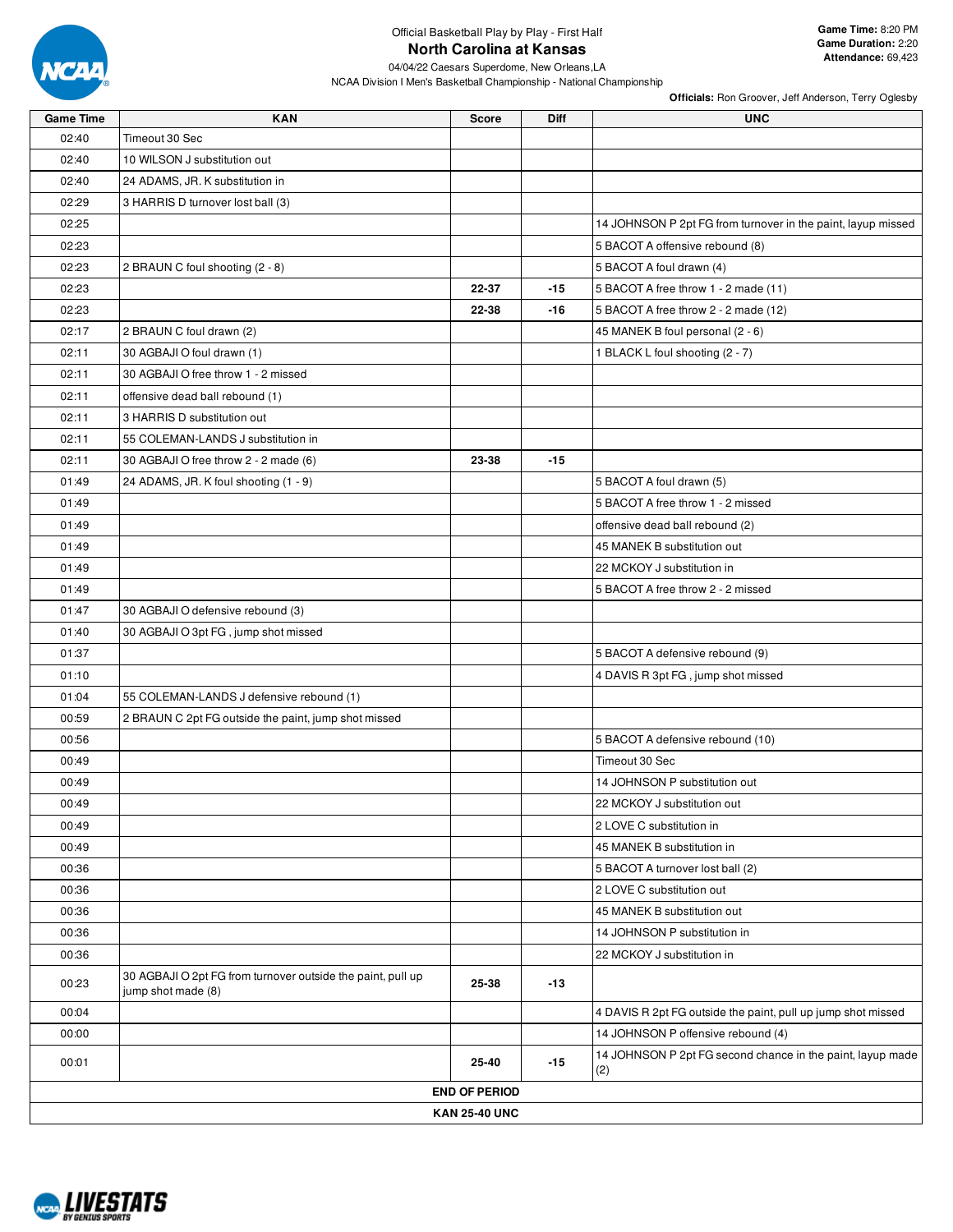

**North Carolina - 40**

#### Official Basketball Box Score - First Half **North Carolina at Kansas**

04/04/22 Caesars Superdome, New Orleans,LA NCAA Division I Men's Basketball Championship - National Championship

**Officials:** Ron Groover, Jeff Anderson, Terry Oglesby

|               |                          |            | FG        | 3P       | FТ        |           |                | <b>Rebounds</b> |                | <b>Fouls</b> | <b>TP</b> |   | AS TO ST       |          | <b>Blocks</b> |           |       |
|---------------|--------------------------|------------|-----------|----------|-----------|-----------|----------------|-----------------|----------------|--------------|-----------|---|----------------|----------|---------------|-----------|-------|
|               | NO. Name                 | <b>Min</b> | M-A       | M-A      | M-A       | <b>OR</b> | <b>DR</b>      | <b>TOT</b>      | PF             | <b>FD</b>    |           |   |                |          | <b>BS</b>     | <b>BA</b> | $+/-$ |
| 5             | F<br>Armando Bacot       | 18:42      | $3 - 7$   | $0 - 0$  | 6-9       | 4         | 6              | 10              |                | 5            | 12        |   | 2              |          | 0             |           | 17    |
| 45            | F.<br><b>Brady Manek</b> | 16:24      | $3-5$     | $3-5$    | $0 - 0$   |           | 3              | 4               | 2              | $\Omega$     | 9         | 0 | $\Omega$       | 0        | 2             | 0         | 11    |
|               | Leaky Black<br>G         | 19:07      | 1-2       | $0 - 1$  | 0-0       | 0         | 0              | 0               | 2              | $\Omega$     | 2         |   | $\Omega$       | 0        | $\Omega$      | 0         | 12    |
|               | Caleb Love<br>G          | 16:26      | $1-6$     | $0 - 2$  | $2 - 2$   | 0         |                |                 | $\overline{2}$ |              | 4         |   | $\overline{2}$ | 0        |               | 2         | 10    |
| 4             | <b>RJ Davis</b><br>Gl    | 20:00      | $3 - 10$  | $0 - 3$  | $5-5$     | 2         | 4              | 6               | 0              | 3            | 11        |   |                | $\Omega$ | 0             | 0         | 15    |
| 14            | Puff Johnson             | 07:44      | $1 - 3$   | $0 - 0$  | $0 - 0$   |           | 3              | 4               | $\Omega$       | $\Omega$     | 2         |   | 0              | 0        | $\Omega$      | 0         | 10    |
| 22            | Justin McKoy             | 01:37      | $0-0$     | $0-0$    | 0-0       |           | 0              | 0               | 0              | 0            | 0         | 0 | 0              | 0        | 0             | 0         | 0     |
| Team          |                          |            |           |          | 0         | 2         | $\overline{2}$ |                 |                | 0            |           | 0 |                |          |               |           |       |
| <b>Totals</b> |                          |            | $12 - 33$ | $3 - 11$ | $13 - 16$ | 8         | 19             | 27              | 7              | 9            | 40        | 5 | 5              |          | 3             | 3         | 15    |

|     | <b>Shooting By Period</b> |           |       |  |  |  |  |
|-----|---------------------------|-----------|-------|--|--|--|--|
| 1st | FG%                       | 12-33     | 36.4% |  |  |  |  |
|     | 3PT%                      | $3 - 11$  | 27.3% |  |  |  |  |
|     | FT%                       | $13 - 16$ | 81.3% |  |  |  |  |
|     | GM FG%                    | 12-33     | 36.4% |  |  |  |  |
|     | 3PT%                      | $3 - 11$  | 27.3% |  |  |  |  |
|     | FT%                       | 13-16     | 81.3% |  |  |  |  |

Dead Ball Rebounds: 2, 0

| Kansas |
|--------|
|--------|

**Technical Fouls:**:NONE

|               |                     |    |            | FG      | 3P      | FT      |           | <b>Rebounds</b> |                |              | <b>Fouls</b> | <b>TP</b>    |          | AS TO ST |          |           | <b>Blocks</b> | $+/-$ |
|---------------|---------------------|----|------------|---------|---------|---------|-----------|-----------------|----------------|--------------|--------------|--------------|----------|----------|----------|-----------|---------------|-------|
|               | NO. Name            |    | <b>Min</b> | M-A     | M-A     | M-A     | <b>OR</b> | <b>DR</b>       | <b>TOT</b>     | <b>PF</b>    | <b>FD</b>    |              |          |          |          | <b>BS</b> | <b>BA</b>     |       |
| 10            | Jalen Wilson        | F  | 14:03      | 1-6     | 0-1     | $2 - 2$ |           | 0               |                |              | 2            | 4            | 0        | $\Omega$ | $\Omega$ |           | 0             | $-12$ |
| 33            | David McCormack     | F. | 09:58      | $3 - 7$ | $0-0$   | $0 - 0$ |           | $\overline{2}$  | 3              | 2            | $\Omega$     | 6            | $\Omega$ |          | 0        |           | $\Omega$      | -5    |
| 2             | Christian Braun     | G  | 20:00      | 1-7     | $0 - 1$ | $0 - 0$ | 0         | 7               | 7              | 2            | 2            | 2            |          |          | $\Omega$ | $\Omega$  | 3             | $-15$ |
| 3             | Dajuan Harris       | G  | 15:46      | $0 - 2$ | $0-0$   | $0 - 0$ | $\Omega$  | $\Omega$        | $\Omega$       | $\Omega$     |              | 0            |          | 3        |          | $\Omega$  | $\Omega$      | $-14$ |
| 30            | Ochai Agbaji        | G  | 19:07      | $3-5$   | $1-2$   | $1-2$   |           | $\overline{2}$  | 3              | $\mathbf{0}$ |              | 8            | 0        |          |          |           | 0             | $-12$ |
| 11            | <b>Remy Martin</b>  |    | 10:30      | $1-5$   | $1-3$   | $0 - 0$ | $\Omega$  | $\overline{2}$  | $\overline{2}$ | $\Omega$     | $\Omega$     | 3            | $\Omega$ | $\Omega$ | $\Omega$ | $\Omega$  | $\Omega$      | $-13$ |
| 44            | Mitch Lightfoot     |    | 05:45      | 1-1     | $0-0$   | $0 - 0$ |           | 0               |                | 3            |              | $\mathbf{2}$ |          | $\Omega$ | $\Omega$ | $\Omega$  | 0             | $-4$  |
| 24            | KJ Adams, Jr.       |    | 02:40      | $0 - 0$ | $0-0$   | $0 - 0$ | 0         | $\Omega$        | $\Omega$       |              | $\Omega$     | 0            | $\Omega$ | $\Omega$ | 0        | $\Omega$  | $\Omega$      | $-1$  |
| 55            | Jalen Coleman-Lands |    | 02:11      | $0 - 0$ | $0-0$   | $0 - 0$ | 0         |                 |                | $\Omega$     | $\Omega$     | 0            | 0        | $\Omega$ | 0        | $\Omega$  | 0             |       |
| Team          |                     |    |            |         |         |         | $\Omega$  | $\Omega$        | $\Omega$       |              |              | $\Omega$     |          | $\Omega$ |          |           |               |       |
| <b>Totals</b> |                     |    |            | 10-33   | $2 - 7$ | $3 - 4$ | 4         | 14              | 18             | 9            |              | 25           | 3        | 6        | 2        | 3         | 3             | $-15$ |

|     |        | <b>Shooting By Period</b> |       |
|-----|--------|---------------------------|-------|
| 1st | FG%    | 10-33                     | 30.3% |
|     | 3PT%   | $2 - 7$                   | 28.6% |
|     | FT%    | 3-4                       | 75%   |
|     | GM FG% | 10-33                     | 30.3% |
|     | 3PT%   | $2 - 7$                   | 28.6% |
|     | FT%    | 3-4                       | 75.0% |

Dead Ball Rebounds: 1, 0

|                                                                   | <b>UNC</b><br><b>KAN</b> |                             |  |  |  |  |
|-------------------------------------------------------------------|--------------------------|-----------------------------|--|--|--|--|
| <b>Biggest lead</b>                                               |                          | 16 (1st 2:23) 7 (1st 18:30) |  |  |  |  |
| <b>Best Scoring Run</b> $16(1^{st}2:23)$ 7(1 <sup>st</sup> 18:30) |                          |                             |  |  |  |  |
| <b>Lead Changes</b>                                               |                          |                             |  |  |  |  |
| <b>Times Tied</b>                                                 |                          |                             |  |  |  |  |
| Time with Lead                                                    | 09:05                    | 09:54                       |  |  |  |  |

NCAL LIVESTATS

| <b>Points from</b>    | <b>UNC KAN</b> |    |            | <b>Period by Period Scoring</b> |     |     |  |
|-----------------------|----------------|----|------------|---------------------------------|-----|-----|--|
| <b>Turnovers</b>      |                |    |            | 1st                             | 2nd | ΤΩΤ |  |
| Paint                 | 14             | 12 |            |                                 | 29  |     |  |
| <b>Second Chancel</b> | 18             | 2  | <b>UNC</b> | 40                              |     | 69  |  |
| <b>Fast Breaks</b>    |                | 2  | <b>KAN</b> | 25                              | 47  | 72  |  |
| <b>Bench</b>          |                | 5  |            |                                 |     |     |  |

**Technical Fouls:**:NONE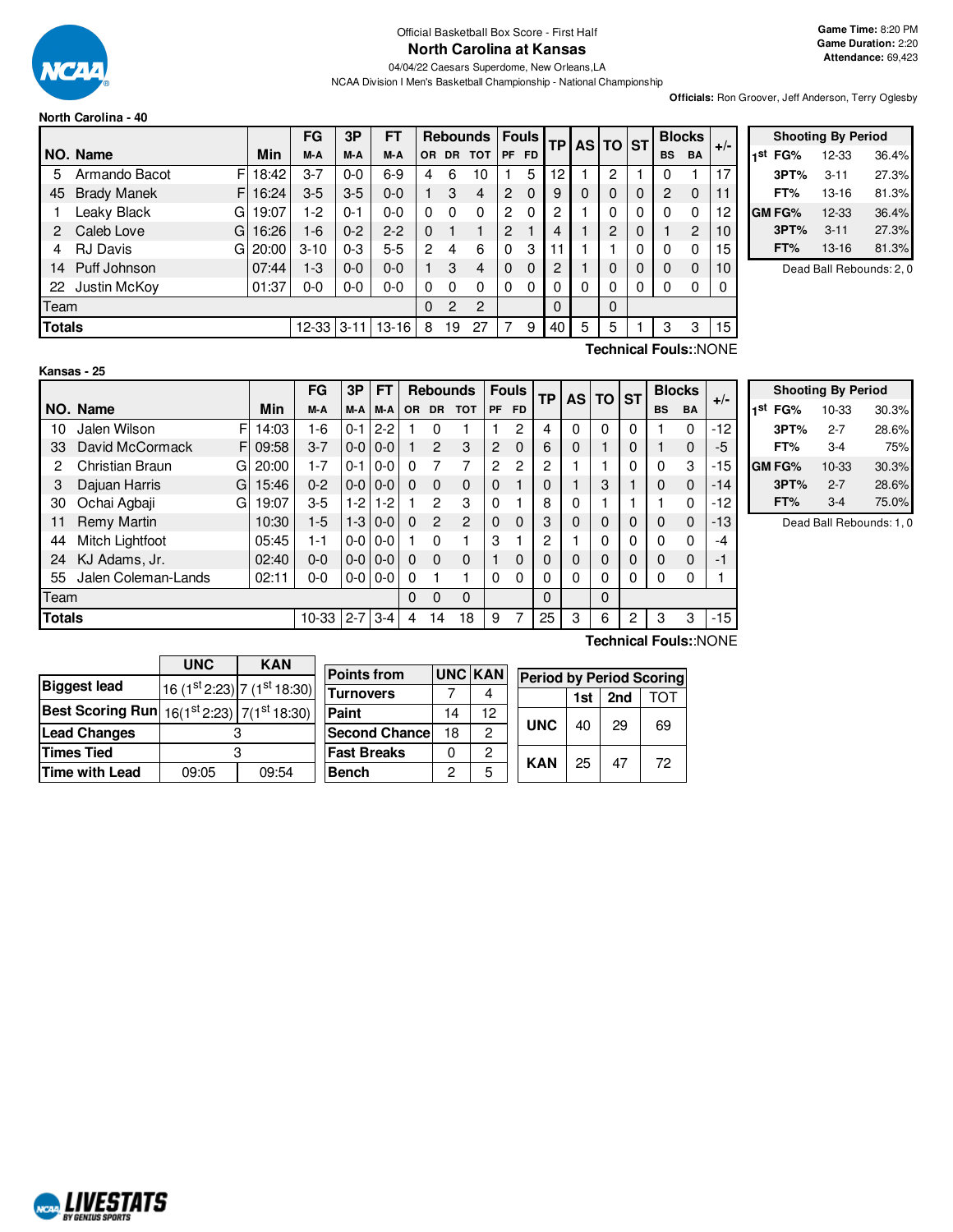

# **North Carolina at Kansas**

04/04/22 Caesars Superdome, New Orleans,LA

**Game Time:** 8:20 PM **Game Duration:** 2:20 **Attendance:** 69,423

NCAA Division I Men's Basketball Championship - National Championship

**Officials:** Ron Groover, Jeff Anderson, Terry Oglesby

#### **Period 2**

| <b>Quarter Starters:</b> |                                                                       |            |              |             |                                     |                                                              |
|--------------------------|-----------------------------------------------------------------------|------------|--------------|-------------|-------------------------------------|--------------------------------------------------------------|
| <b>KAN</b>               | 2 Braun C                                                             | 3 Harris D | 10 Wilson J  |             | 30 Agbaji O                         | 33 McCormack D                                               |
| <b>UNC</b>               | 1 Black L                                                             | 2 Love C   | 4 Davis R    |             | 5 Bacot A                           | 45 Manek B                                                   |
| <b>Game Time</b>         | <b>KAN</b>                                                            |            | <b>Score</b> | <b>Diff</b> |                                     | <b>UNC</b>                                                   |
| 20:00                    | 11 MARTIN R substitution out                                          |            |              |             |                                     |                                                              |
| 20:00                    | 24 ADAMS, JR. K substitution out                                      |            |              |             |                                     |                                                              |
| 20:00                    | 55 COLEMAN-LANDS J substitution out                                   |            |              |             |                                     |                                                              |
| 20:00                    | 3 HARRIS D substitution in                                            |            |              |             |                                     |                                                              |
| 20:00                    | 10 WILSON J substitution in                                           |            |              |             |                                     |                                                              |
| 20:00                    | 33 MCCORMACK D substitution in                                        |            |              |             |                                     |                                                              |
| 20:00                    |                                                                       |            |              |             | 14 JOHNSON P substitution out       |                                                              |
| 20:00                    |                                                                       |            |              |             | 22 MCKOY J substitution out         |                                                              |
| 20:00                    |                                                                       |            |              |             | 2 LOVE C substitution in            |                                                              |
| 20:00                    |                                                                       |            |              |             | 45 MANEK B substitution in          |                                                              |
| 19:35                    |                                                                       |            |              |             | 2 LOVE C turnover travel (3)        |                                                              |
| 19:22                    | 33 MCCORMACK D 2pt FG from turnover in the paint, alleyoop<br>made(8) |            | 27-40        | $-13$       |                                     |                                                              |
| 19:22                    | 3 HARRIS D assist (2)                                                 |            |              |             |                                     |                                                              |
| 18:50                    |                                                                       |            |              |             |                                     | 4 DAVIS R 2pt FG in the paint, driving layup missed          |
| 18:46                    | 33 MCCORMACK D defensive rebound (4)                                  |            |              |             |                                     |                                                              |
| 18:39                    | 3 HARRIS D 2pt FG in the paint, layup missed                          |            |              |             |                                     |                                                              |
| 18:36                    | 33 MCCORMACK D offensive rebound (5)                                  |            |              |             |                                     |                                                              |
| 18:36                    | 33 MCCORMACK D 2pt FG second chance in the paint, layup<br>blocked    |            |              |             |                                     |                                                              |
| 18:36                    |                                                                       |            |              |             | 45 MANEK B block (3)                |                                                              |
| 18:36                    |                                                                       |            |              |             | 4 DAVIS R defensive rebound (7)     |                                                              |
| 18:36                    | 33 MCCORMACK D foul personal (3 - 1)                                  |            |              |             | 4 DAVIS R foul drawn (4)            |                                                              |
| 18:36                    |                                                                       |            |              |             | 1 BLACK L turnover travel (1)       |                                                              |
| 18:28                    | 30 AGBAJI O 3pt FG from turnover, jump shot missed                    |            |              |             |                                     |                                                              |
| 18:24                    |                                                                       |            |              |             | 45 MANEK B defensive rebound (5)    |                                                              |
| 18:18                    |                                                                       |            |              |             |                                     | 5 BACOT A 2pt FG in the paint, layup missed                  |
| 18:15                    | 2 BRAUN C defensive rebound (8)                                       |            |              |             |                                     |                                                              |
| 18:10                    | 2 BRAUN C 2pt FG in the paint, layup made (4)                         |            | 29-40        | -11         |                                     |                                                              |
| 17:50                    |                                                                       |            |              |             |                                     | 2 LOVE C 3pt FG, pull up jump shot missed                    |
| 17:45                    | 33 MCCORMACK D defensive rebound (6)                                  |            |              |             |                                     |                                                              |
| 17:40                    | 2 BRAUN C 2pt FG outside the paint, jump shot made (6)                |            | 31-40        | -9          |                                     |                                                              |
| 17:21                    |                                                                       |            | $31 - 43$    | -12         | 2 LOVE C 3pt FG, jump shot made (7) |                                                              |
| 17:21                    |                                                                       |            |              |             | 1 BLACK L assist (2)                |                                                              |
| 17:01                    | 10 WILSON J 3pt FG, jump shot missed                                  |            |              |             |                                     |                                                              |
| 16:56                    |                                                                       |            |              |             | 4 DAVIS R defensive rebound (8)     |                                                              |
| 16:46                    |                                                                       |            |              |             |                                     | 2 LOVE C 2pt FG outside the paint, floating jump shot missed |
| 16:42                    | 33 MCCORMACK D defensive rebound (7)                                  |            |              |             |                                     |                                                              |
| 16:40                    | 10 WILSON J 2pt FG fast break in the paint, layup made (6)            |            | 33-43        | -10         |                                     |                                                              |
| 16:40                    | 2 BRAUN C assist (2)                                                  |            |              |             |                                     |                                                              |
| 16:27                    |                                                                       |            |              |             |                                     | 4 DAVIS R 3pt FG, pull up jump shot missed                   |
| 16:23                    |                                                                       |            |              |             | 4 DAVIS R offensive rebound (9)     |                                                              |
| 16:22                    |                                                                       |            |              |             | blocked                             | 4 DAVIS R 2pt FG second chance in the paint, jump shot       |

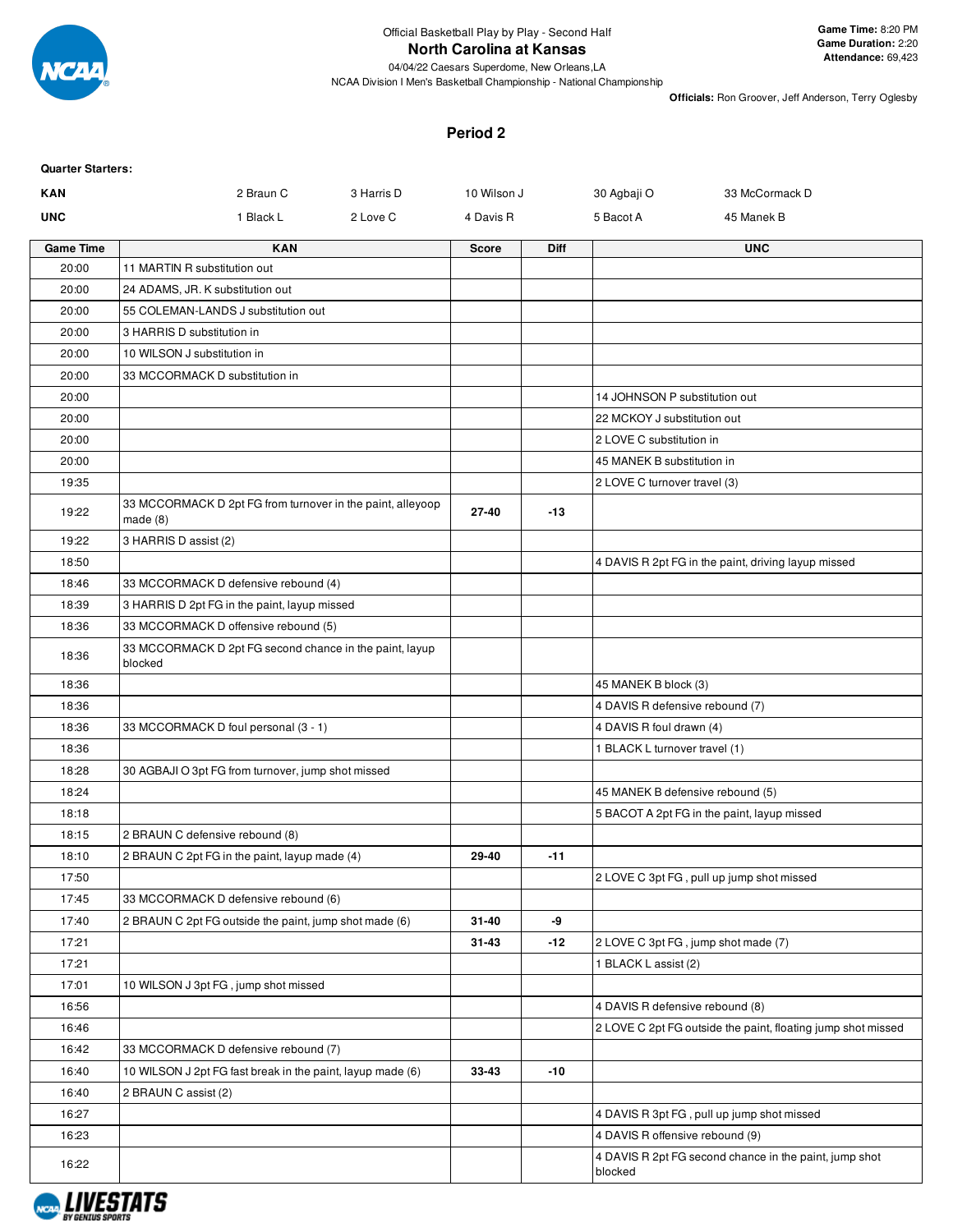

| <b>Game Time</b> | <b>KAN</b>                                                                                        | <b>Score</b> | Diff          | <b>UNC</b>                                                                  |
|------------------|---------------------------------------------------------------------------------------------------|--------------|---------------|-----------------------------------------------------------------------------|
| 16:22            | 3 HARRIS D block (1)                                                                              |              |               |                                                                             |
| 16:17            |                                                                                                   |              |               | 4 DAVIS R offensive rebound (10)                                            |
| 16:17            |                                                                                                   |              |               | 2 LOVE C 2pt FG second chance outside the paint, jump shot<br>missed        |
| 16:17            |                                                                                                   |              |               | 2 LOVE C offensive rebound (2)                                              |
| 16:10            |                                                                                                   | 33-45        | $-12$         | 2 LOVE C 2pt FG second chance in the paint, jump shot made<br>(9)           |
| 16:00            | 2 BRAUN C 2pt FG in the paint, jump shot missed                                                   |              |               |                                                                             |
| 15:56            | 2 BRAUN C offensive rebound (9)                                                                   |              |               |                                                                             |
| 15:56            | 2 BRAUN C 2pt FG second chance in the paint, layup made (8)                                       | 35-45        | $-10$         |                                                                             |
| 15:46            |                                                                                                   |              |               | 2 LOVE C 3pt FG, pull up jump shot missed                                   |
| 15:42            | 2 BRAUN C defensive rebound (10)                                                                  |              |               |                                                                             |
| 15:40            | 10 WILSON J 2pt FG fast break in the paint, layup made (8)                                        | 37-45        | -8            |                                                                             |
| 15:40            | 10 WILSON J foul drawn (3)                                                                        |              |               | 45 MANEK B foul shooting (3 - 1)                                            |
| 15:40            |                                                                                                   |              | Timeout media |                                                                             |
| 15:40            | 10 WILSON J free throw 1 - 1 made (9)                                                             | 38-45        | -7            |                                                                             |
| 15:13            |                                                                                                   |              |               | 45 MANEK B 3pt FG, jump shot missed                                         |
| 15:09            | 10 WILSON J defensive rebound (2)                                                                 |              |               |                                                                             |
| 14:50            | 30 AGBAJI O foul drawn (2)                                                                        |              |               | 1 BLACK L foul shooting (3 - 2)                                             |
| 14:50            | 30 AGBAJI O free throw 1 - 3 missed                                                               |              |               |                                                                             |
| 14:50            | offensive dead ball rebound (2)                                                                   |              |               |                                                                             |
| 14:50            | 30 AGBAJI O free throw 2 - 3 made (9)                                                             | 39-45        | -6            |                                                                             |
| 14:49            | 30 AGBAJI O free throw 3 - 3 missed                                                               |              |               |                                                                             |
| 14:48            |                                                                                                   |              |               | 45 MANEK B defensive rebound (6)                                            |
| 14:30            |                                                                                                   |              |               | 5 BACOT A 2pt FG in the paint, layup missed                                 |
| 14:27            |                                                                                                   |              |               | 5 BACOT A offensive rebound (11)                                            |
| 14:23            |                                                                                                   |              |               | 5 BACOT A 2pt FG second chance in the paint, layup missed                   |
| 14:23            |                                                                                                   |              |               | offensive rebound (36)                                                      |
| 14:23            |                                                                                                   |              |               | 5 BACOT A 2pt FG second chance in the paint, turnaround jump<br>shot missed |
| 14:20            | 33 MCCORMACK D defensive rebound (8)                                                              |              |               |                                                                             |
| 14:15            | 3 HARRIS D 2pt FG outside the paint, jump shot made (2)                                           | 41-45        | -4            |                                                                             |
| 14:07            | 2 BRAUN C foul shooting (3 - 2)                                                                   |              |               | 5 BACOT A foul drawn (6)                                                    |
| 14:07            |                                                                                                   | 41-46        | -5            | 5 BACOT A free throw 1 - 2 made (13)                                        |
| 14:07            |                                                                                                   |              |               | 5 BACOT A free throw 2 - 2 missed                                           |
| 14:05            | 2 BRAUN C defensive rebound (11)                                                                  |              |               |                                                                             |
| 13:52            | 30 AGBAJI O foul drawn (3)                                                                        |              |               | 1 BLACK L foul shooting (4 - 3)                                             |
| 13:52            | 30 AGBAJI O free throw 1 - 2 missed                                                               |              |               |                                                                             |
| 13:52            | offensive dead ball rebound (3)                                                                   |              |               |                                                                             |
| 13:52            |                                                                                                   |              |               | 1 BLACK L substitution out                                                  |
| 13:52            |                                                                                                   |              |               | 14 JOHNSON P substitution in                                                |
| 13:52            | 30 AGBAJI O free throw 2 - 2 missed                                                               |              |               |                                                                             |
| 13:50            |                                                                                                   |              |               | 45 MANEK B defensive rebound (7)                                            |
| 13:30            | jump ball situation                                                                               |              |               |                                                                             |
| 13:30            | 33 MCCORMACK D steal (1)                                                                          |              |               | 4 DAVIS R turnover lost ball (2)                                            |
| 13:14            | 2 BRAUN C 2pt FG from turnover in the paint, layup blocked                                        |              |               |                                                                             |
| 13:14            |                                                                                                   |              |               | 45 MANEK B block (4)                                                        |
| 13:14            | offensive rebound (29)                                                                            |              |               |                                                                             |
| 13:11            | 33 MCCORMACK D 2pt FG from turnover second chance in the<br>paint, turnaround jump shot made (10) | 43-46        | -3            |                                                                             |

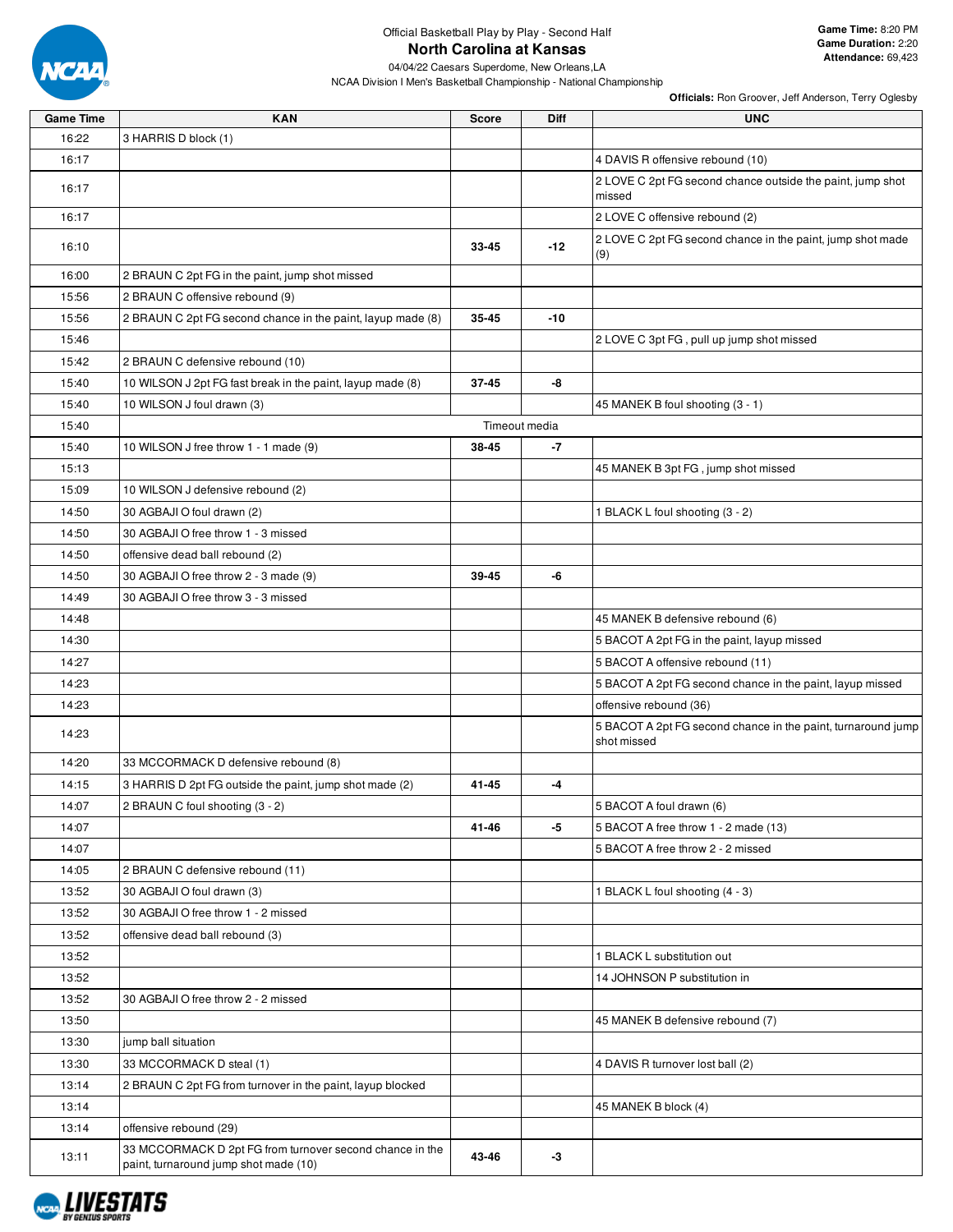

# Official Basketball Play by Play - Second Half **North Carolina at Kansas**

|                  |                                                                                      |               |              | $r$ inclused from Groov Cr, och Anacroon, Terry Ogicopy            |
|------------------|--------------------------------------------------------------------------------------|---------------|--------------|--------------------------------------------------------------------|
| <b>Game Time</b> | <b>KAN</b>                                                                           | <b>Score</b>  | <b>Diff</b>  | <b>UNC</b>                                                         |
| 12:48            | 3 HARRIS D steal (2)                                                                 |               |              | 4 DAVIS R turnover lost ball (3)                                   |
| 12:44            | 2 BRAUN C 2pt FG fast break from turnover in the paint, layup<br>made $(10)$         | 45-46         | $-1$         |                                                                    |
| 12:44            | 30 AGBAJI O assist (1)                                                               |               |              |                                                                    |
| 12:41            |                                                                                      |               |              | Timeout 30 Sec                                                     |
| 12:25            |                                                                                      | 45-48         | $-3$         | 2 LOVE C 2pt FG in the paint, driving layup made (11)              |
| 12:06            | 2 BRAUN C 2pt FG in the paint, layup made (12)                                       | 47-48         | $-1$         |                                                                    |
| 12:06            | 10 WILSON J assist (1)                                                               |               |              |                                                                    |
| 11:38            |                                                                                      |               |              | 14 JOHNSON P 3pt FG, jump shot missed                              |
| 11:36            | defensive dead ball rebound (4)                                                      |               |              |                                                                    |
| 11:36            |                                                                                      | Timeout media |              |                                                                    |
| 11:25            | 30 AGBAJI O 3pt FG, jump shot missed                                                 |               |              |                                                                    |
| 11:20            |                                                                                      |               |              | 45 MANEK B defensive rebound (8)                                   |
| 11:14            |                                                                                      | 47-50         | -3           | 14 JOHNSON P 2pt FG in the paint, dunk, made (4)                   |
| 11:14            |                                                                                      |               |              | 5 BACOT A assist (2)                                               |
| 10:53            | 30 AGBAJI O 2pt FG in the paint, driving layup made (11)                             | 49-50         | $-1$         |                                                                    |
| 10:53            | 30 AGBAJI O foul drawn (4)                                                           |               |              | 14 JOHNSON P foul shooting (1 - 4)                                 |
| 10:53            | 30 AGBAJI O free throw 1 - 1 made (12)                                               | 50-50         | 0            |                                                                    |
| 10:53            | 30 AGBAJI O substitution out                                                         |               |              |                                                                    |
| 10:53            | 11 MARTIN R substitution in                                                          |               |              |                                                                    |
| 10:35            |                                                                                      |               |              | 5 BACOT A 2pt FG in the paint, turnaround jump shot missed         |
| 10:32            | 2 BRAUN C defensive rebound (12)                                                     |               |              |                                                                    |
| 10:21            | 11 MARTIN R 3pt FG, jump shot made (6)                                               | 53-50         | 3            |                                                                    |
| 10:21            | 2 BRAUN C assist (3)                                                                 |               |              |                                                                    |
| 10:12            | 3 HARRIS D steal (3)                                                                 |               |              | 2 LOVE C turnover lost ball (4)                                    |
| 10:08            | 10 WILSON J 2pt FG fast break from turnover in the paint,<br>driving layup made (11) | 55-50         | 5            |                                                                    |
| 10:08            | 3 HARRIS D assist (3)                                                                |               |              |                                                                    |
| 10:08            | 10 WILSON J foul drawn (4)                                                           |               |              | 5 BACOT A foul shooting (2 - 5)                                    |
| 10:08            | 10 WILSON J free throw 1 - 1 made (12)                                               | 56-50         | 6            |                                                                    |
| 09:53            |                                                                                      | 56-52         | 4            | 4 DAVIS R 2pt FG in the paint, driving layup made (13)             |
| 09:30            | 3 HARRIS D 3pt FG, jump shot missed                                                  |               |              |                                                                    |
| 09:26            |                                                                                      |               |              | 5 BACOT A defensive rebound (12)                                   |
| 09:11            |                                                                                      | 56-54         | $\mathbf{2}$ | 4 DAVIS R 2pt FG outside the paint, pull up jump shot made<br>(15) |
| 08:50            | 33 MCCORMACK D foul drawn (1)                                                        |               |              | 5 BACOT A foul shooting (3 - 6)                                    |
| 08:49            | 33 MCCORMACK D free throw 1 - 2 missed                                               |               |              |                                                                    |
| 08:49            | offensive dead ball rebound (5)                                                      |               |              |                                                                    |
| 08:49            | 3 HARRIS D substitution out                                                          |               |              |                                                                    |
| 08:49            | 30 AGBAJI O substitution in                                                          |               |              |                                                                    |
| 08:49            | 33 MCCORMACK D free throw 2 - 2 made (11)                                            | 57-54         | 3            |                                                                    |
| 08:49            | 33 MCCORMACK D substitution out                                                      |               |              |                                                                    |
| 08:49            | 44 LIGHTFOOT M substitution in                                                       |               |              |                                                                    |
| 08:32            | 11 MARTIN R foul personal (1 - 3)                                                    |               |              | 4 DAVIS R foul drawn (5)                                           |
| 08:16            |                                                                                      | 57-57         | 0            | 14 JOHNSON P 3pt FG, jump shot made (7)                            |
| 08:16            |                                                                                      |               |              | 4 DAVIS R assist (2)                                               |
| 08:05            | 30 AGBAJI O foul offensive (1 - 4)                                                   |               |              | 14 JOHNSON P foul drawn (1)                                        |
| 08:05            | 30 AGBAJI O turnover offensive (2)                                                   |               |              |                                                                    |
| 07:48            | 44 LIGHTFOOT M foul personal (4 - 5)                                                 |               |              | 5 BACOT A foul drawn (7)                                           |
| 07:48            |                                                                                      | Timeout media |              |                                                                    |

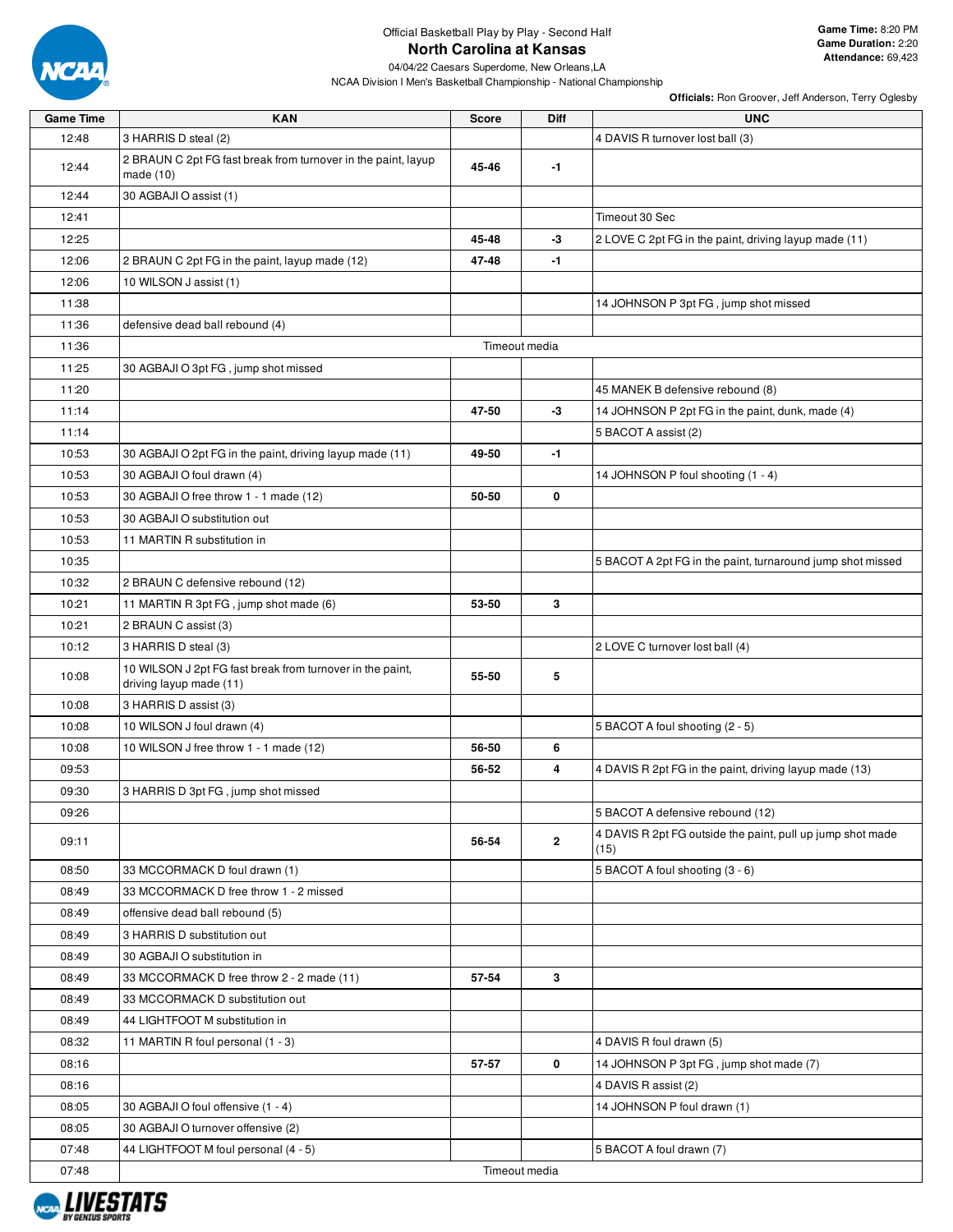

## Official Basketball Play by Play - Second Half **North Carolina at Kansas**

04/04/22 Caesars Superdome, New Orleans,LA NCAA Division I Men's Basketball Championship - National Championship

| <b>Game Time</b> | <b>KAN</b>                                                | <b>Score</b>  | <b>Diff</b>  | <b>UNC</b>                                                                       |
|------------------|-----------------------------------------------------------|---------------|--------------|----------------------------------------------------------------------------------|
| 07:48            | 44 LIGHTFOOT M substitution out                           |               |              |                                                                                  |
| 07:48            | 33 MCCORMACK D substitution in                            |               |              |                                                                                  |
| 07:42            |                                                           |               |              | 5 BACOT A 2pt FG from turnover outside the paint, turnaround<br>jump shot missed |
| 07:38            |                                                           |               |              | 45 MANEK B offensive rebound (9)                                                 |
| 07:37            | 11 MARTIN R steal (1)                                     |               |              | 45 MANEK B turnover lost ball (1)                                                |
| 07:19            | 11 MARTIN R 3pt FG from turnover, jump shot made (9)      | 60-57         | 3            |                                                                                  |
| 07:19            | 10 WILSON J assist (2)                                    |               |              |                                                                                  |
| 07:03            |                                                           |               |              | 2 LOVE C 2pt FG in the paint, driving layup missed                               |
| 07:02            |                                                           |               |              | offensive rebound (41)                                                           |
| 07:00            |                                                           |               |              | 45 MANEK B 2pt FG second chance outside the paint, jump<br>shot missed           |
| 06:57            | 11 MARTIN R defensive rebound (3)                         |               |              |                                                                                  |
| 06:43            | 33 MCCORMACK D 2pt FG in the paint, layup blocked         |               |              |                                                                                  |
| 06:43            |                                                           |               |              | 5 BACOT A block (1)                                                              |
| 06:39            |                                                           |               |              | 2 LOVE C defensive rebound (3)                                                   |
| 06:36            |                                                           |               |              | 2 LOVE C 2pt FG in the paint, pull up jump shot missed                           |
| 06:33            |                                                           |               |              | 14 JOHNSON P offensive rebound (5)                                               |
| 06:32            |                                                           | 60-59         | $\mathbf{1}$ | 14 JOHNSON P 2pt FG second chance in the paint, jump shot<br>made(9)             |
| 06:16            | 10 WILSON J 3pt FG, jump shot made (15)                   | 63-59         | 4            |                                                                                  |
| 06:16            | 11 MARTIN R assist (1)                                    |               |              |                                                                                  |
| 06:00            |                                                           |               |              | 4 DAVIS R 3pt FG, pull up jump shot missed                                       |
| 05:57            | 33 MCCORMACK D defensive rebound (9)                      |               |              |                                                                                  |
| 05:53            | 30 AGBAJI O 2pt FG in the paint, driving layup missed     |               |              |                                                                                  |
| 05:50            |                                                           |               |              | 45 MANEK B defensive rebound (10)                                                |
| 05:46            |                                                           | 63-61         | 2            | 14 JOHNSON P 2pt FG fast break in the paint, driving layup<br>made $(11)$        |
| 05:46            |                                                           |               |              | 2 LOVE C assist (2)                                                              |
| 05:28            | 33 MCCORMACK D 2pt FG outside the paint, jump shot missed |               |              |                                                                                  |
| 05:25            |                                                           |               |              | 5 BACOT A defensive rebound (13)                                                 |
| 05:06            |                                                           |               |              | 2 LOVE C 3pt FG, jump shot missed                                                |
| 05:02            | 10 WILSON J defensive rebound (3)                         |               |              |                                                                                  |
| 04:47            | 10 WILSON J 3pt FG, jump shot missed                      |               |              |                                                                                  |
| 04:42            |                                                           |               |              | 14 JOHNSON P defensive rebound (6)                                               |
| 04:38            |                                                           |               |              | 2 LOVE C 2pt FG in the paint, driving layup missed                               |
| 04:35            |                                                           |               |              | 4 DAVIS R offensive rebound (11)                                                 |
| 04:33            |                                                           |               |              | 4 DAVIS R 2pt FG second chance in the paint, floating jump<br>shot missed        |
| 04:29            | 10 WILSON J defensive rebound (4)                         |               |              |                                                                                  |
| 04:23            |                                                           |               |              | 14 JOHNSON P substitution out                                                    |
| 04:23            |                                                           |               |              | 1 BLACK L substitution in                                                        |
| 04:13            | 11 MARTIN R 2pt FG in the paint, driving layup made (11)  | 65-61         | 4            |                                                                                  |
| 03:45            |                                                           |               |              | 2 LOVE C 2pt FG in the paint, layup missed                                       |
| 03:45            |                                                           |               |              | 5 BACOT A offensive rebound (14)                                                 |
| 03:45            | 33 MCCORMACK D foul shooting (4 - 6)                      |               |              | 5 BACOT A foul drawn (8)                                                         |
| 03:45            |                                                           | Timeout media |              |                                                                                  |
| 03:45            |                                                           | 65-62         | 3            | 5 BACOT A free throw 1 - 2 made (14)                                             |
| 03:45            |                                                           | 65-63         | 2            | 5 BACOT A free throw 2 - 2 made (15)                                             |
| 03:32            | 11 MARTIN R turnover lost ball (1)                        |               |              | 1 BLACK L steal (1)                                                              |

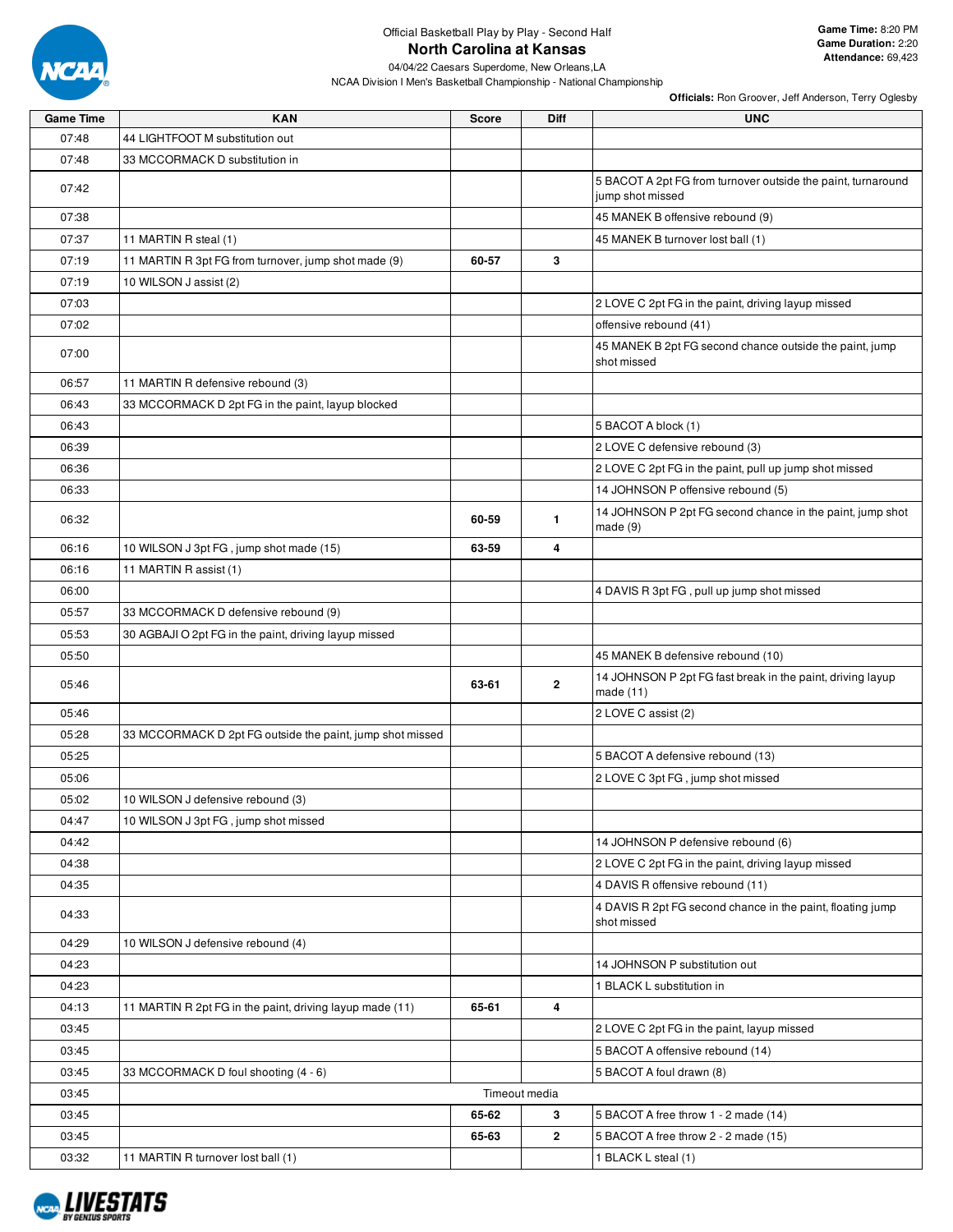

## Official Basketball Play by Play - Second Half **North Carolina at Kansas**

04/04/22 Caesars Superdome, New Orleans,LA NCAA Division I Men's Basketball Championship - National Championship

| <b>Game Time</b> | <b>KAN</b>                                                                          | <b>Score</b>       | Diff         | <b>UNC</b>                                                          |  |  |  |  |  |
|------------------|-------------------------------------------------------------------------------------|--------------------|--------------|---------------------------------------------------------------------|--|--|--|--|--|
| 03:06            |                                                                                     |                    |              | 2 LOVE C 2pt FG from turnover in the paint, driving layup<br>missed |  |  |  |  |  |
| 03:06            |                                                                                     |                    |              | 45 MANEK B offensive rebound (11)                                   |  |  |  |  |  |
| 03:06            | 11 MARTIN R foul shooting (2 - 7)                                                   |                    |              | 45 MANEK B foul drawn (1)                                           |  |  |  |  |  |
| 03:06            |                                                                                     | 65-64              | $\mathbf{1}$ | 45 MANEK B free throw 1 - 2 made (10)                               |  |  |  |  |  |
| 03:06            |                                                                                     | 65-65              | 0            | 45 MANEK B free throw 2 - 2 made (11)                               |  |  |  |  |  |
| 02:40            | 11 MARTIN R 3pt FG, step back jump shot made (14)                                   | 68-65              | 3            |                                                                     |  |  |  |  |  |
| 02:26            |                                                                                     | 68-67              | $\mathbf{1}$ | 2 LOVE C 2pt FG in the paint, driving layup made (13)               |  |  |  |  |  |
| 01:55            | 10 WILSON J 3pt FG, jump shot missed                                                |                    |              |                                                                     |  |  |  |  |  |
| 01:51            |                                                                                     |                    |              | 5 BACOT A defensive rebound (15)                                    |  |  |  |  |  |
| 01:45            |                                                                                     |                    |              | 2 LOVE C 2pt FG outside the paint, jump shot missed                 |  |  |  |  |  |
| 01:41            |                                                                                     |                    |              | 45 MANEK B offensive rebound (12)                                   |  |  |  |  |  |
| 01:41            |                                                                                     | 68-69              | $-1$         | 45 MANEK B 2pt FG second chance in the paint, layup made<br>(13)    |  |  |  |  |  |
| 01:41            | Timeout 30 Sec                                                                      |                    |              |                                                                     |  |  |  |  |  |
| 01:27            | 33 MCCORMACK D 2pt FG in the paint, turnaround jump shot<br>missed                  |                    |              |                                                                     |  |  |  |  |  |
| 01:24            | 33 MCCORMACK D offensive rebound (10)                                               |                    |              |                                                                     |  |  |  |  |  |
| 01:21            | 33 MCCORMACK D 2pt FG second chance in the paint, layup<br>made $(13)$              | 70-69              | $\mathbf{1}$ |                                                                     |  |  |  |  |  |
| 00:54            |                                                                                     |                    |              | 2 LOVE C 2pt FG in the paint, driving layup blocked                 |  |  |  |  |  |
| 00:54            | 11 MARTIN R block (1)                                                               |                    |              |                                                                     |  |  |  |  |  |
| 00:54            |                                                                                     |                    |              | offensive rebound (52)                                              |  |  |  |  |  |
| 00:50            |                                                                                     |                    |              | 5 BACOT A turnover lost ball (3)                                    |  |  |  |  |  |
| 00:38            |                                                                                     |                    |              | 5 BACOT A substitution out                                          |  |  |  |  |  |
| 00:38            |                                                                                     |                    |              | 14 JOHNSON P substitution in                                        |  |  |  |  |  |
| 00:22            | 33 MCCORMACK D 2pt FG from turnover in the paint,<br>turnaround jump shot made (15) | 72-69              | 3            |                                                                     |  |  |  |  |  |
| 00:14            |                                                                                     |                    |              | 2 LOVE C 3pt FG, jump shot missed                                   |  |  |  |  |  |
| 00:10            |                                                                                     |                    |              | 4 DAVIS R offensive rebound (12)                                    |  |  |  |  |  |
| 00:06            |                                                                                     |                    |              | 14 JOHNSON P 3pt FG second chance, pull up jump shot<br>missed      |  |  |  |  |  |
| 00:04            |                                                                                     |                    |              | 45 MANEK B offensive rebound (13)                                   |  |  |  |  |  |
| 00:04            |                                                                                     |                    |              | 45 MANEK B turnover bad pass (2)                                    |  |  |  |  |  |
| 00:04            |                                                                                     |                    |              | Timeout 60 Sec                                                      |  |  |  |  |  |
| 00:04            | 3 HARRIS D turnover out of bounds (4)                                               |                    |              |                                                                     |  |  |  |  |  |
| 00:04            |                                                                                     |                    |              | Timeout 30 Sec                                                      |  |  |  |  |  |
| 00:04            | 11 MARTIN R substitution out                                                        |                    |              |                                                                     |  |  |  |  |  |
| 00:04            | 24 ADAMS, JR. K substitution in                                                     |                    |              |                                                                     |  |  |  |  |  |
| 00:04            |                                                                                     |                    |              | 1 BLACK L substitution out                                          |  |  |  |  |  |
| 00:04            |                                                                                     |                    |              | 22 MCKOY J substitution in                                          |  |  |  |  |  |
| 00:04            | 33 MCCORMACK D substitution out                                                     |                    |              |                                                                     |  |  |  |  |  |
| 00:04            | 3 HARRIS D substitution in                                                          |                    |              |                                                                     |  |  |  |  |  |
| 00:01            |                                                                                     |                    |              | 2 LOVE C 3pt FG from turnover, pull up jump shot missed             |  |  |  |  |  |
| 00:00            |                                                                                     |                    |              | offensive rebound (55)                                              |  |  |  |  |  |
|                  |                                                                                     | <b>END OF GAME</b> |              |                                                                     |  |  |  |  |  |
|                  | <b>KAN 72-69 UNC</b>                                                                |                    |              |                                                                     |  |  |  |  |  |

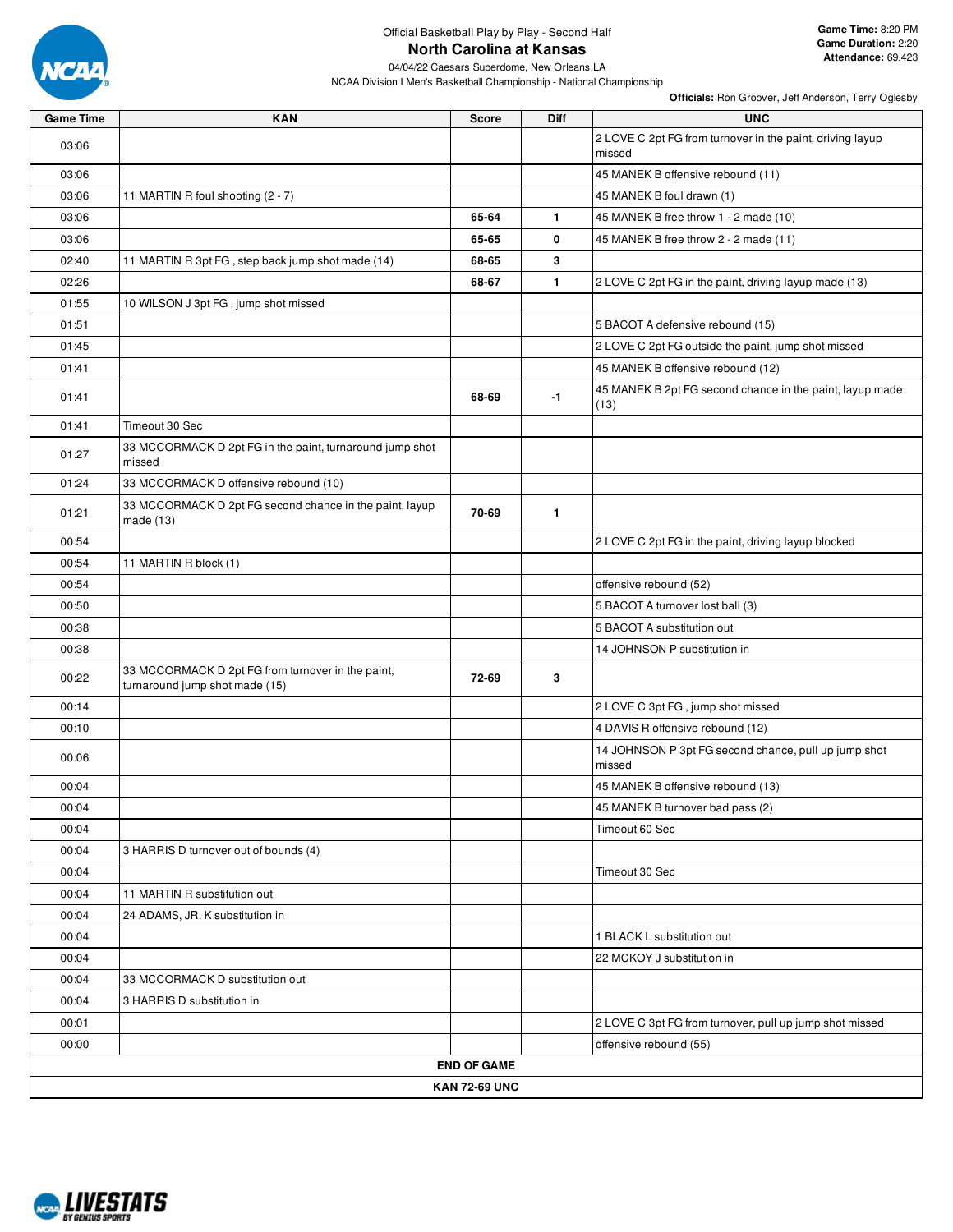

**North Carolina - 29**

#### Official Basketball Box Score - Second Half **North Carolina at Kansas**

04/04/22 Caesars Superdome, New Orleans,LA NCAA Division I Men's Basketball Championship - National Championship

**Officials:** Ron Groover, Jeff Anderson, Terry Oglesby

|               |                          |       | FG        | 3Р       | FT      |          |          | <b>Rebounds</b> |    | <b>Fouls</b> | ТP | <b>AS</b> | <b>TO ST</b> |           | <b>Blocks</b> | $+/-$ |
|---------------|--------------------------|-------|-----------|----------|---------|----------|----------|-----------------|----|--------------|----|-----------|--------------|-----------|---------------|-------|
|               | NO. Name                 | Min   | M-A       | M-A      | M-A     | OR.      | DR.      | <b>TOT</b>      | PF | <b>FD</b>    |    |           |              | <b>BS</b> | <b>BA</b>     |       |
| 5             | F<br>Armando Bacot       | 19:21 | $0 - 6$   | $0 - 0$  | 3-4     | 2        | 3        | 5               | 2  | 3            | 3  |           |              |           | 0             | $-16$ |
| 45            | <b>Brady Manek</b><br>FI | 20:00 | 1-3       | $0 - 1$  | $2 - 2$ | 4        | 5        | 9               |    |              | 4  | 0         | 2            | 2         | $\Omega$      | $-18$ |
|               | Leaky Black<br>GI        | 10:27 | 0-0       | $0-0$    | 0-0     | $\Omega$ | 0        | 0               | 2  | $\Omega$     | 0  |           |              |           | 0             | -11   |
| 2             | Caleb Love<br>GI         | 20:00 | $4 - 18$  | 1-6      | $0 - 0$ |          |          | 2               | 0  | $\Omega$     | 9  |           | 2            | 0         |               | $-18$ |
|               | <b>RJ Davis</b><br>GI    | 20:00 | $2 - 7$   | $0 - 2$  | 0-0     | 4        | 2        | 6               | 0  | 2            | 4  |           | 2            |           |               | $-18$ |
| 14            | Puff Johnson             | 10:08 | $4-6$     | 1-3      | $0 - 0$ |          |          | 2               |    |              | 9  | 0         |              | 0         | $\Omega$      | -9    |
| 22            | Justin McKoy             | 00:04 | 0-0       | $0-0$    | $0-0$   | 0        | 0        | 0               | 0  | 0            | 0  | 0         |              |           | 0             |       |
| Team          |                          |       |           |          |         | 4        | $\Omega$ | $\overline{4}$  |    |              | 0  |           | $\Omega$     |           |               |       |
| <b>Totals</b> |                          |       | $11 - 40$ | $2 - 12$ | $5-6$   | 16       | 12       | 28              | 6  |              | 29 | 4         | 8            | 3         | 2             | $-18$ |

|         |      | <b>Shooting By Period</b> |       |
|---------|------|---------------------------|-------|
| ond FG% |      | $11 - 40$                 | 27.5% |
|         | 3PT% | $2 - 12$                  | 16.7% |
|         | FT%  | 5-6                       | 83.3% |
| GM FG%  |      | $11 - 40$                 | 27.5% |
|         | 3PT% | $2 - 12$                  | 16.7% |
|         | FT%  | $5-6$                     | 83.3% |

Dead Ball Rebounds: 0, 0

**Kansas - 47**

**Technical Fouls:**:NONE

|               |                       |         | FG      | 3P          | FT      |                |          | <b>Rebounds</b> |                | <b>Fouls</b>   | ТP             |                | AS TO ST |          |           | <b>Blocks</b>  | $+/-$ |
|---------------|-----------------------|---------|---------|-------------|---------|----------------|----------|-----------------|----------------|----------------|----------------|----------------|----------|----------|-----------|----------------|-------|
|               | NO. Name              | Min     | M-A     | M-A         | M-A     | OR.            | DR.      | <b>TOT</b>      | PF             | <b>FD</b>      |                |                |          |          | <b>BS</b> | BA             |       |
| 10            | Jalen Wilson          | F120:00 | $4 - 7$ | $-4$        | $2 - 2$ | 0              | 3        | 3               | 0              | $\overline{c}$ | 11             | 2              | 0        | 0        | $\Omega$  | $\Omega$       | 18    |
| 33            | David McCormack<br>F  | 18:55   | $4 - 8$ | $0 - 0$     | $1-2$   | $\overline{2}$ | 5        | 7               | $\overline{c}$ |                | 9              | 0              | 0        |          | $\Omega$  | $\overline{2}$ | 21    |
| 2             | Christian Braun<br>GI | 20:00   | $5 - 7$ | $0 - 0$     | $0 - 0$ |                | 4        | 5               | 1              | $\Omega$       | 10             | $\overline{c}$ | 0        | 0        | $\Omega$  |                | 18    |
| 3             | Dajuan Harris<br>Gl   | 11:15   | $1-3$   | $0 - 1$     | $0 - 0$ | $\Omega$       | $\Omega$ | $\Omega$        | $\Omega$       | $\Omega$       | $\overline{c}$ | 2              |          | 2        |           | $\Omega$       | 17    |
| 30            | Ochai Agbaji<br>G     | 17:56   | 1-4     | $0 - 2$     | $2-6$   | $\Omega$       | $\Omega$ | $\Omega$        |                | 3              | 4              |                |          | 0        | $\Omega$  | $\mathbf{0}$   | 16    |
| 55            | Jalen Coleman-Lands   | 00:00   | $0 - 0$ | $0-0$       | $0 - 0$ | $\Omega$       | $\Omega$ | $\Omega$        | $\Omega$       | $\Omega$       | 0              | $\Omega$       | 0        | $\Omega$ | $\Omega$  | $\Omega$       | 0     |
| 11            | Remy Martin           | 10:49   | $4 - 4$ | $3-3$       | $0 - 0$ | $\Omega$       |          |                 | 2              | $\Omega$       | 11             |                |          |          |           | $\Omega$       | 3     |
| 44            | Mitch Lightfoot       | 01:01   | $0 - 0$ | $0 - 0$     | $0 - 0$ | $\Omega$       | $\Omega$ | $\Omega$        |                | $\Omega$       | 0              | $\Omega$       | 0        | $\Omega$ | $\Omega$  | $\Omega$       | -3    |
| 24            | KJ Adams, Jr.         | 00:04   | $0-0$   | $0-0$       | $0 - 0$ | $\Omega$       | $\Omega$ | $\Omega$        | $\Omega$       | $\Omega$       | 0              | 0              | 0        | 0        | $\Omega$  | 0              | 0     |
| Team          |                       |         |         |             |         |                | $\Omega$ | ۴               |                |                | 0              |                | $\Omega$ |          |           |                |       |
| <b>Totals</b> |                       |         | 19-33   | $4-10$ 5-10 |         | 4              | 13       | 17              | 7              | 6              | 47             | 8              | 3        | 4        | 2         | 3              | 18    |

|                     | <b>Shooting By Period</b> |       |
|---------------------|---------------------------|-------|
| 2 <sup>nd</sup> FG% | 19-33                     | 57.6% |
| 3PT%                | $4 - 10$                  | 40.0% |
| FT%                 | $5 - 10$                  | 50%   |
| <b>GM FG%</b>       | 19-33                     | 57.6% |
| 3PT%                | $4 - 10$                  | 40.0% |
| FT%                 | $5 - 10$                  | 50.0% |

Dead Ball Rebounds: 3, 1

|                         | <b>UNC</b>                                           | <b>KAN</b>        |
|-------------------------|------------------------------------------------------|-------------------|
| <b>Biggest lead</b>     | 13 (2 <sup>nd</sup> 19:22) 6 (2 <sup>nd</sup> 10:08) |                   |
| <b>Best Scoring Run</b> | $4(2^{nd}9:11)$                                      | $9(2^{nd} 10:08)$ |
| <b>Lead Changes</b>     |                                                      |                   |
| <b>Times Tied</b>       |                                                      |                   |
| <b>Time with Lead</b>   | 08:49                                                | 08:38             |

 $\blacksquare$ 

| <b>Points from</b>   |         | <b>UNC KAN</b> | <b>Period by Period Scoring</b> |     |     |    |
|----------------------|---------|----------------|---------------------------------|-----|-----|----|
| <b>ITurnovers</b>    | 2       | 14             |                                 | 1st | 2nd | דר |
| Paint                | 16      | 26             |                                 |     |     |    |
| <b>Second Chance</b> | 10      | 6              | <b>UNC</b>                      | 40  | 29  | 69 |
| <b>Fast Breaks</b>   | 2       | 8              | <b>KAN</b>                      | 25  | 47  | 72 |
| <b>Bench</b>         | 11<br>9 |                |                                 |     |     |    |

**Technical Fouls:**:NONE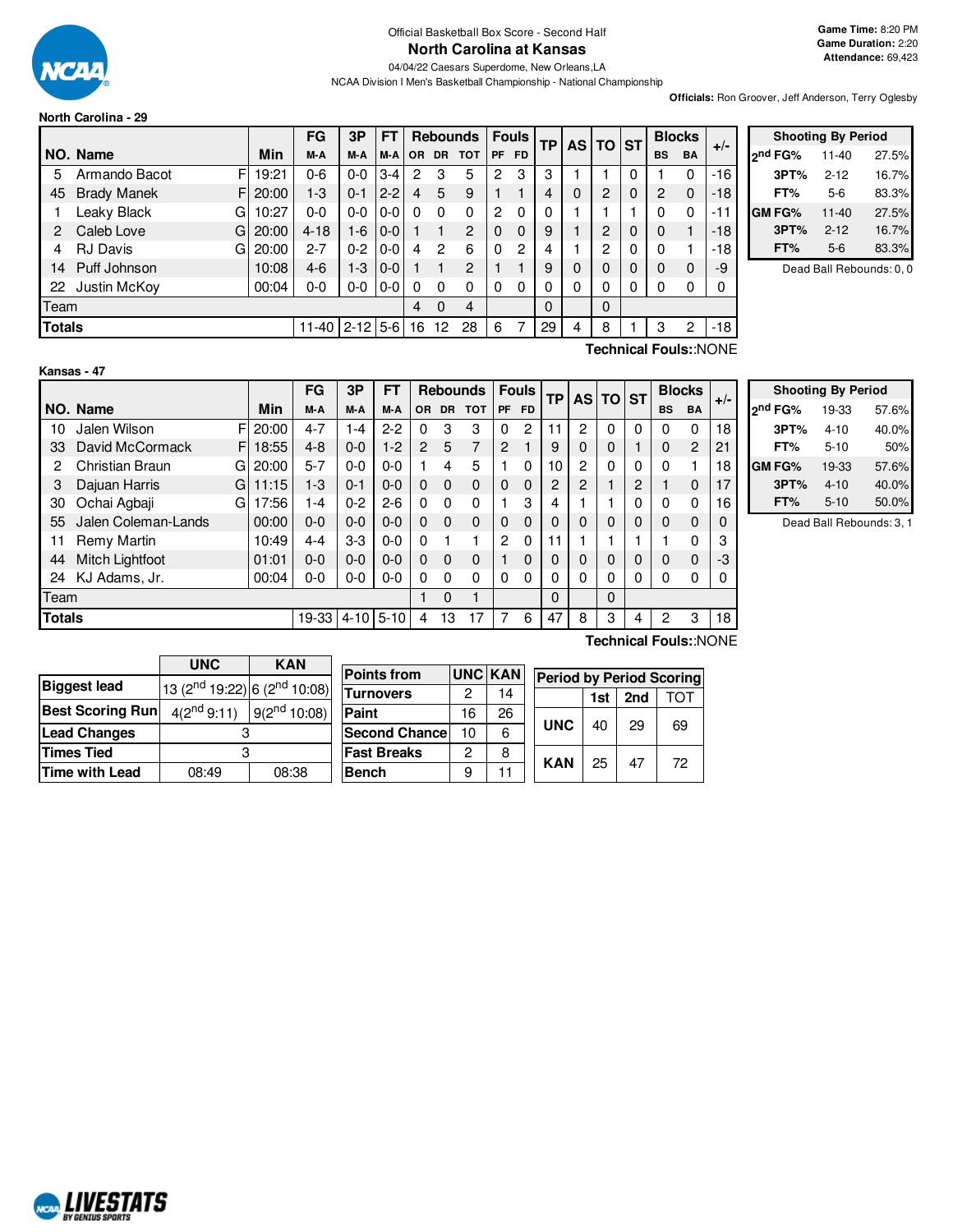

**Officials:** Ron Groover, Jeff Anderson, Terry Oglesby

{ Players => 0, 1, 2, 3, 5, 10, 11, 12, 13, 15, 20, 21, 24, 30, 31, 33, 44, 55; } FG Types => All; Results => All;

{ Players => 0, 1, 2, 3, 4, 5, 11, 13, 14, 15, 22, 24, 25, 30, 34, 35, 45; } FG Types => All; Results => All;



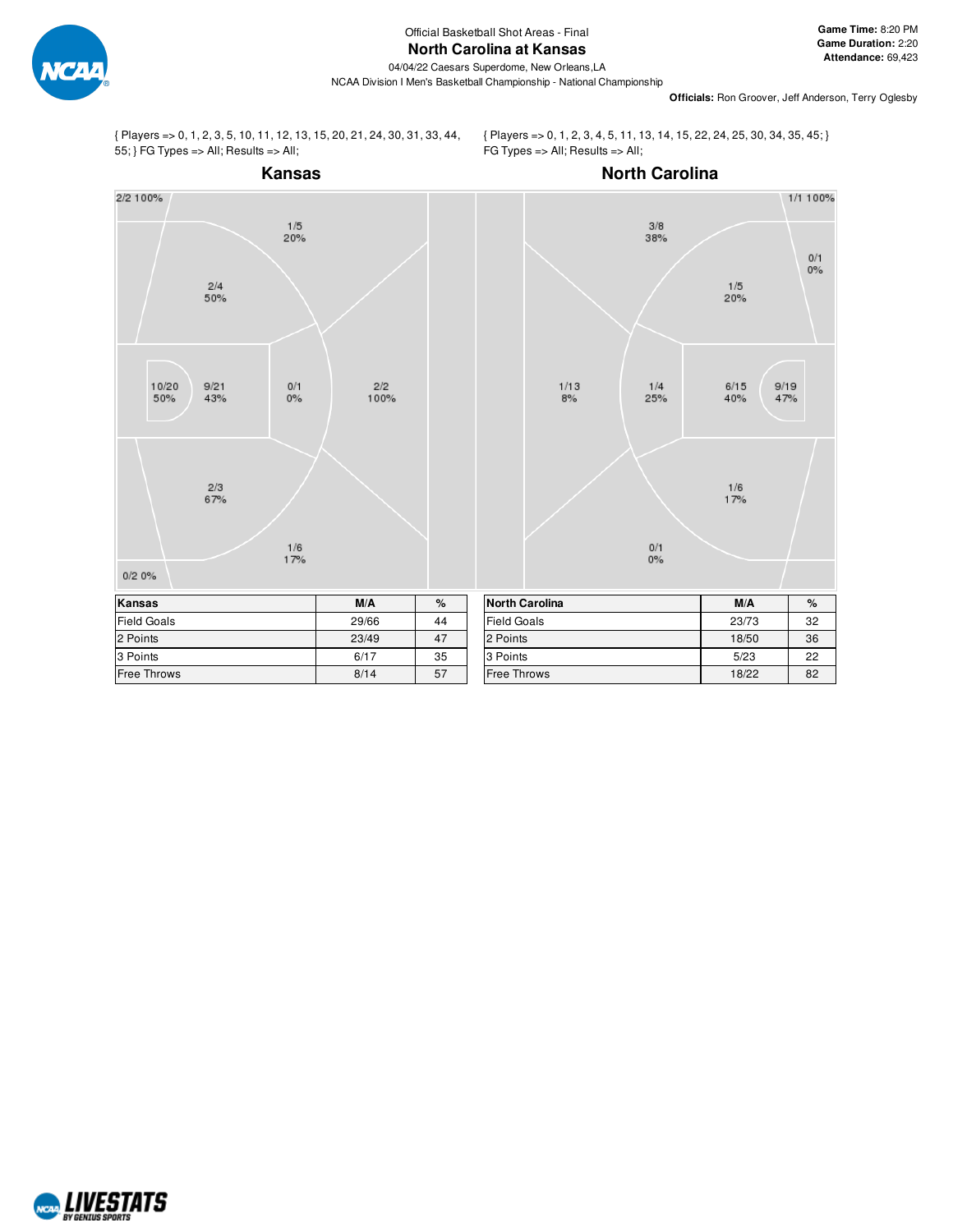

**Officials:** Ron Groover, Jeff Anderson, Terry Oglesby

# **North Carolina**

|    | <b>No</b><br>Name  |       | <b>Mins</b> | <b>Score</b> |           | <b>Points Diff</b> |     | Points per Min |      |    | <b>Assists</b> |    | <b>Rebounds</b> | <b>Steals</b> |     | <b>Turnovers</b> |          |
|----|--------------------|-------|-------------|--------------|-----------|--------------------|-----|----------------|------|----|----------------|----|-----------------|---------------|-----|------------------|----------|
|    |                    | On    | Off         | On           | Off       | On                 | Off | On             | Off  | On | Off            | On | Off             | On            | Off | On               | Off      |
|    | Leaky Black        | 29:34 | 10:26       | $51 - 50$    | $18 - 22$ |                    | -4  | 1.72           | . 73 | 6  |                | 41 | $\overline{4}$  | ົ             |     |                  | 4        |
|    | Caleb Love         | 36:26 | 03:34       | $61 - 69$    | $8 - 3$   | -8                 |     | 1.67           | 2.24 | 8  |                | 49 | 6               | C             | U   | 13               | $\Omega$ |
|    | <b>RJ</b> Davis    | 40:00 | 00:00       | $69 - 72$    | $0 - 0$   | -3                 |     | 1.73           | 0.00 | 9  |                | 55 |                 |               |     | 13               | 0        |
|    | Armando Bacot      | 38:03 | 01:57       | $69 - 68$    | $0 - 4$   |                    | -4  | 1.81           | 0.00 | 9  |                | 51 | 4               | C.            |     | 12               |          |
| 14 | Puff Johnson       | 17:52 | 22:08       | $33 - 32$    | $36 - 40$ |                    | -4  | .85            | 1.63 |    |                | 27 | 28              |               | റ   | 6                |          |
| 22 | Justin McKoy       | 01:41 | 38:19       | $2 - 2$      | $67 - 70$ |                    | -3  | 1.19           | 1.75 |    | 9              |    | 51              | 0             | ◠   |                  | 13       |
| 45 | <b>Brady Manek</b> | 36:24 | 03:36       | $60 - 67$    | $9 - 5$   | -                  |     | .65            | 2.50 | 9  |                | 48 |                 | ົ             |     | 12               |          |

# **Kansas**

| <b>No</b>      | Name                |       | <b>Mins</b> |           | <b>Score</b> |            | <b>Points Diff</b> |      | Points per Min |    | <b>Assists</b> |    | <b>Rebounds</b> |                | <b>Steals</b> |    | <b>Turnovers</b> |
|----------------|---------------------|-------|-------------|-----------|--------------|------------|--------------------|------|----------------|----|----------------|----|-----------------|----------------|---------------|----|------------------|
|                |                     | On    | Off         | On        | Off          | On         | Off                | On   | Off            | On | Off            | On | Off             | On             | Off           | On | Off              |
| $\overline{c}$ | Christian Braun     | 40:00 | 00:00       | $72 - 69$ | $0 - 0$      | $\sqrt{2}$ |                    | .80  | 0.00           |    | 0              | 35 |                 | 6              |               |    |                  |
| 3              | Dajuan Harris       | 27:01 | 12:59       | $51 - 48$ | $21 - 21$    | 3          |                    | .89  | .62            | 9  | $\overline{c}$ | 25 | 10              | 5              |               | 6  |                  |
| 10             | Jalen Wilson        | 34:03 | 05:57       | $64 - 58$ | $8 - 11$     | հ          | -3                 | .88  | .34            | 10 |                | 30 |                 | 6              |               | 8  |                  |
| 11             | Remy Martin         | 21:19 | 18:41       | $32 - 42$ | $40 - 27$    | $-10$      | 13                 | .50  | 2.14           | 5  | 6              | 16 | 19              | $\overline{2}$ | 4             |    |                  |
| 24             | KJ Adams, Jr.       | 02:44 | 37:16       | $3 - 4$   | $69 - 65$    | -1         |                    | 1.10 | .85            |    | 11             |    | 33              |                | 6             |    |                  |
| 30             | Ochai Agbaji        | 37:03 | 02:57       | $66 - 62$ | $6 - 7$      |            |                    | 1.78 | 2.03           | 9  | $\overline{c}$ | 33 | C               | 5              |               | 8  |                  |
| 33             | David McCormack     | 28:53 | 11:07       | $62 - 46$ | $10 - 23$    | 16         | $-13$              | 2.15 | 0.90           | 10 |                | 26 |                 | 6              |               |    |                  |
| 44             | Mitch Lightfoot     | 06:46 | 33:14       | $7 - 14$  | $65 - 55$    | $-7$       | 10                 | 1.03 | 1.96           |    | 10             | h  | 29              | 0              | 6             |    | ሾ                |
| 55             | Jalen Coleman-Lands | 02:11 | 37:49       | $3 - 2$   | $69 - 67$    |            | ົ                  | .37  | .82            |    | 11             |    | 33              |                | 6             |    |                  |

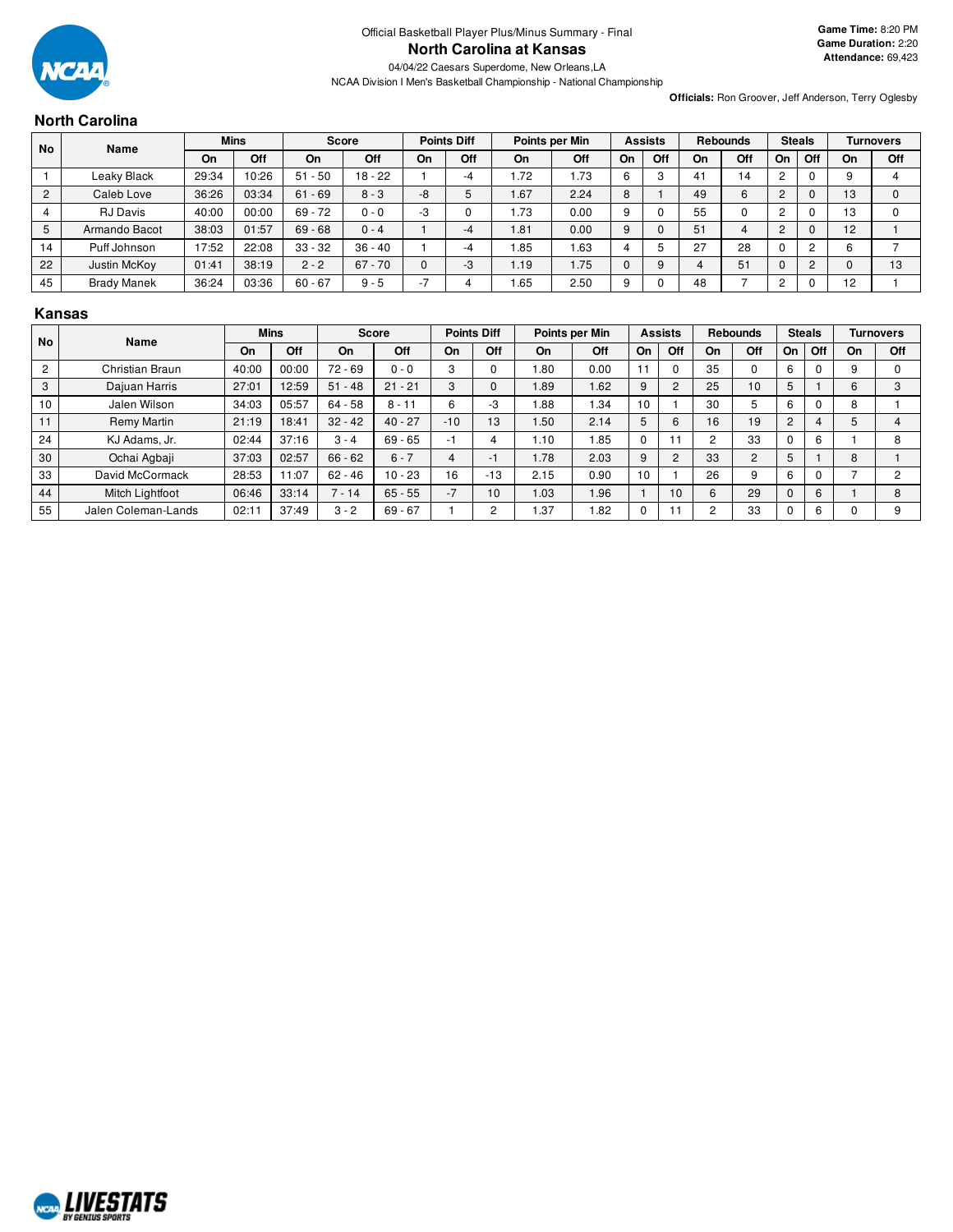

**Game Time:** 8:20 PM **Game Duration:** 2:20 **Attendance:** 69,423

**Officials:** Ron Groover, Jeff Anderson, Terry Oglesby

# Players => 0, 1, 2, 3, 4, 5, 11, 13, 14, 15, 22, 24, 25, 30, 34, 35, 45FG Types=>AllResults=>All **North Carolina**



**Blow Up Chart**



| M/A<br><b></b> | $\ddot{\phantom{1}}$ |
|----------------|----------------------|

N - Player Number

| North Carolina | M/A   | %  | <b>North Carolina</b>    | M/A        | $\%$ |
|----------------|-------|----|--------------------------|------------|------|
| Field Goals    | 23/73 | 32 | Points in the Paint      | 30(15/34)  | 44   |
| 2 Points       | 18/50 | 36 | <b>Fast Break Points</b> | 2(1/1)     | 100  |
| 3 Points       | 5/23  | 22 | Second Chance Points     | 28 (18/25) | 70   |
| Free Throws    | 18/22 | 82 | <b>Effective FG%</b>     | 35         |      |
|                |       |    |                          |            |      |

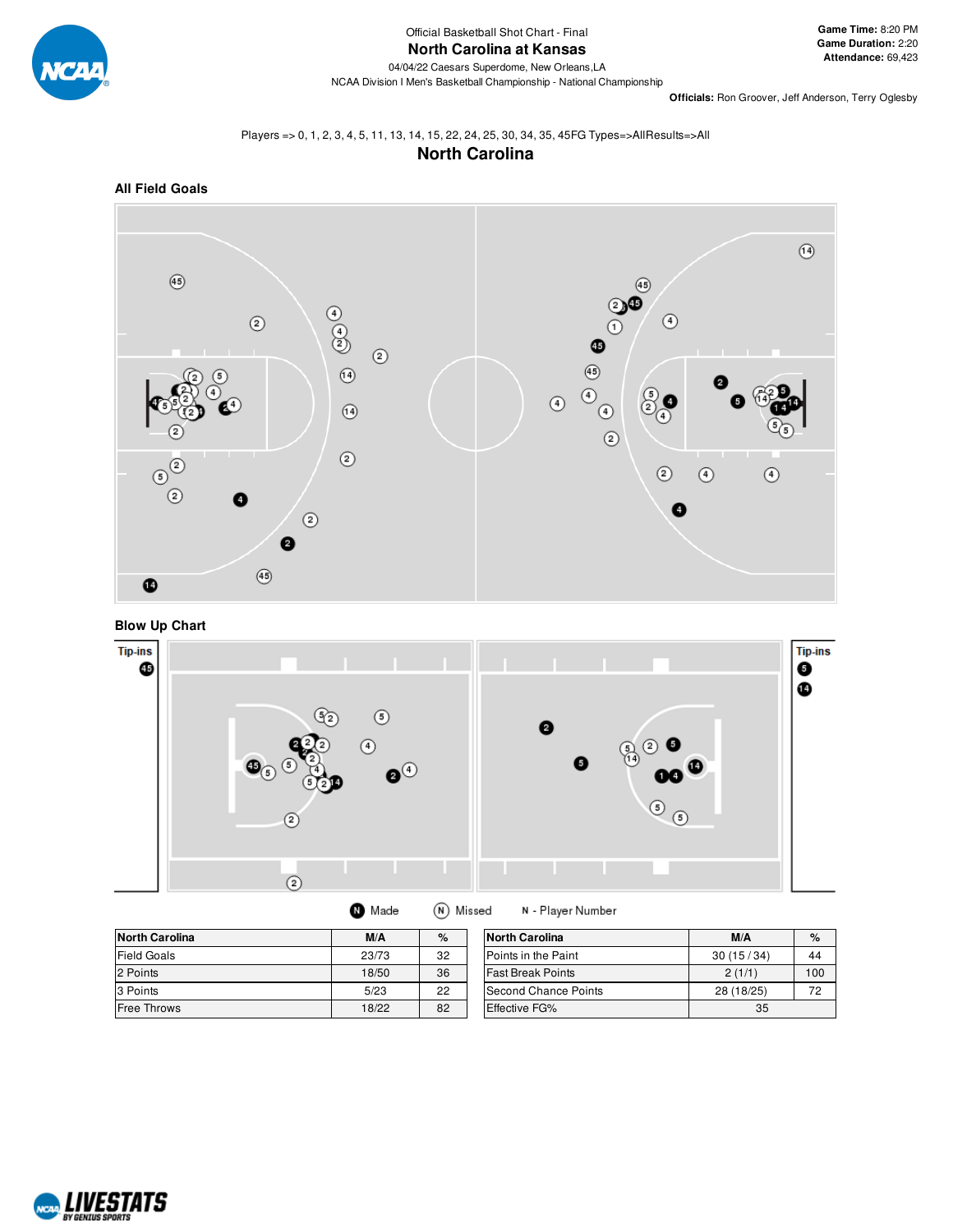

# **North Carolina at Kansas**

04/04/22 Caesars Superdome, New Orleans,LA NCAA Division I Men's Basketball Championship - National Championship

**Officials:** Ron Groover, Jeff Anderson, Terry Oglesby

Players => 0, 1, 2, 3, 5, 10, 11, 12, 13, 15, 20, 21, 24, 30, 31, 33, 44, 55FG Types=>AllResults=>All

**Kansas**







(N) Missed **O** Made N - Player Number

| Kansas             | M/A   | %  | lKansas                  | M/A       | $\%$ |
|--------------------|-------|----|--------------------------|-----------|------|
| <b>Field Goals</b> | 29/66 | 44 | Points in the Paint      | 38(19/41) | 46   |
| 2 Points           | 23/49 | 47 | <b>Fast Break Points</b> | 10(5/5)   | 100  |
| 3 Points           | 6/17  | 35 | Second Chance Points     | 8(4/8)    | 50   |
| <b>Free Throws</b> | 8/14  | 57 | <b>Effective FG%</b>     | 48        |      |

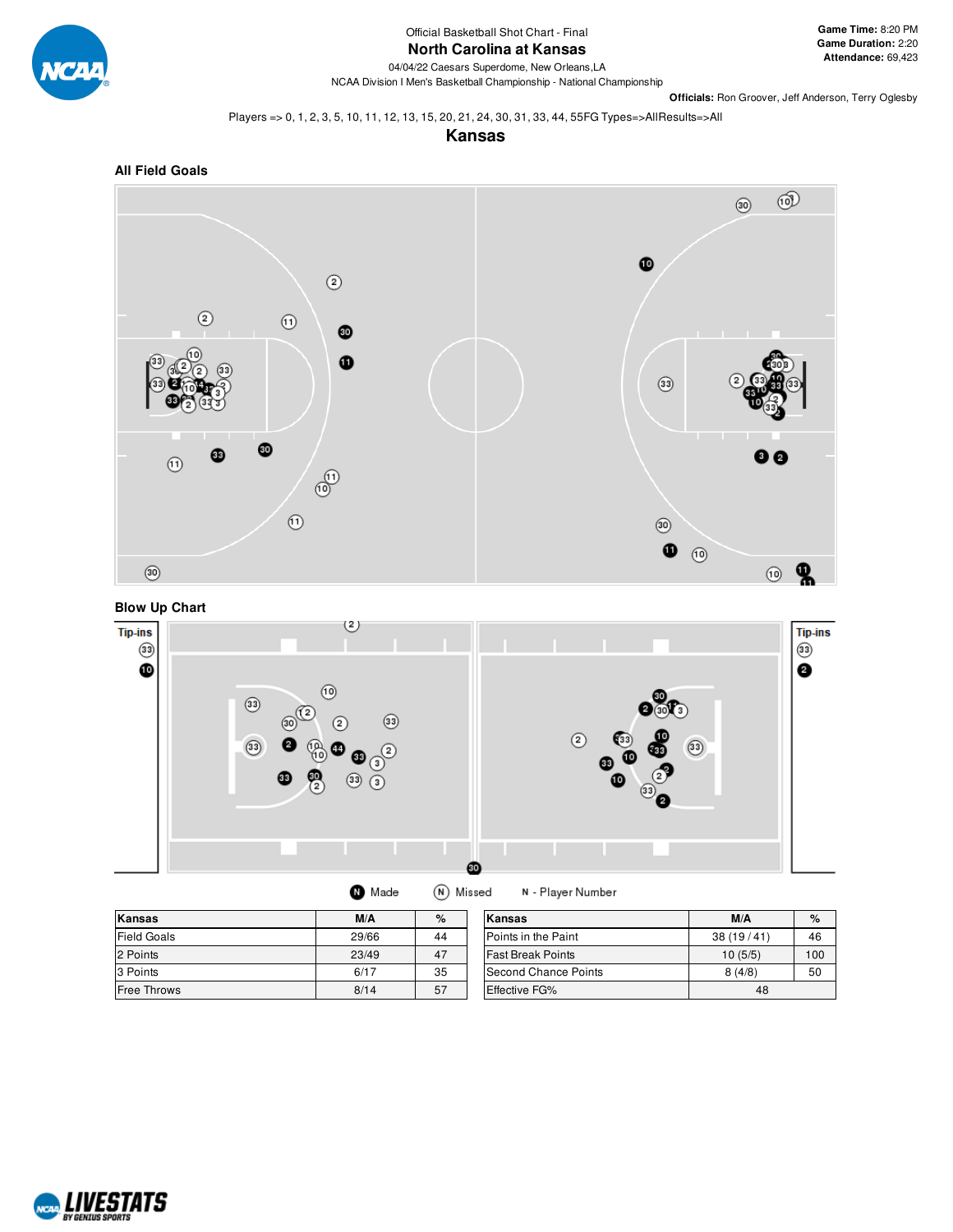

# **North Carolina**

| Lineup                                                          |                |       |                |       | Quarter On Time On Quarter Off Time Off Time on Court Score Score Diff Reb Sti Tov Ass |           |             |                       |              |                |                | <b>PPP</b> |
|-----------------------------------------------------------------|----------------|-------|----------------|-------|----------------------------------------------------------------------------------------|-----------|-------------|-----------------------|--------------|----------------|----------------|------------|
| 1- Black L/ 2- Love C/ 4- Davis R/ 5- Bacot A/ 45- Manek B/     |                | 20:00 |                | 12:03 | 07:57                                                                                  | $12 - 13$ | -1          |                       |              |                | 2              | 0.9009     |
| 1- Black L/2- Love C/4- Davis R/14- Johnson P/45- Manek B/      |                | 12:03 |                | 10:45 | 01:18                                                                                  | $0 - 2$   | $-2$        |                       | $\Omega$     |                | 0              | 0.0000     |
| 1- Black L/ 2- Love C/ 4- Davis R/ 5- Bacot A/ 14- Johnson P/   |                | 10:45 |                | 08:46 | 01:59                                                                                  | $7-3$     | 4           | 4                     | 0            |                | 0              | .6204      |
| 2- Love C/4- Davis R/5- Bacot A/14- Johnson P/45- Manek B/      |                | 08:46 |                | 07:53 | 00:53                                                                                  | $3-0$     | 3           | $\mathbf{2}^{\prime}$ | $\mathbf{0}$ |                | 0              | 2.0833     |
| 1- Black L/ 2- Love C/ 4- Davis R/ 5- Bacot A/ 45- Manek B/     |                | 07:53 |                | 03:46 | 04:07                                                                                  | $10 - 4$  | 6           | 3                     | $\Omega$     | $\overline{2}$ | $\overline{2}$ | .0870      |
| 1- Black L/ 4- Davis R/ 5- Bacot A/ 14- Johnson P/ 45- Manek B/ |                | 03:46 |                | 01:49 | 01:57                                                                                  | $6 - 1$   | 5           | 3                     | $\Omega$     |                |                | .8072      |
| 1- Black L/4- Davis R/5- Bacot A/14- Johnson P/22- McKoy J/     |                | 01:49 |                | 00:49 | 01:00                                                                                  | $0 - 0$   | $\Omega$    | $\overline{2}$        | $\Omega$     | $\Omega$       | 0              | 0.0000     |
| 1- Black L/2- Love C/4- Davis R/5- Bacot A/45- Manek B/         |                | 00:49 |                | 00:36 | 00:12                                                                                  | $0 - 0$   | $\Omega$    | 0                     | 0            |                | 0              | 0.0000     |
| 1- Black L/4- Davis R/5- Bacot A/14- Johnson P/22- McKoy J/     |                | 00:36 | $\overline{c}$ | 20:00 | 00:37                                                                                  | $2 - 2$   | $\Omega$    |                       | $\Omega$     |                | 0              | 2.0000     |
| I - Black L/ 2- Love C/ 4- Davis R/ 5- Bacot A/ 45- Manek B/    | $\overline{c}$ | 20:00 | 2              | 13:52 | 06:08                                                                                  | $6 - 16$  | $-10$       | 9                     | 0            | $\overline{2}$ |                | 0.5051     |
| 2- Love C/4- Davis R/5- Bacot A/14- Johnson P/45- Manek B/      | $\overline{c}$ | 13:52 | 2              | 04:23 | 09:29                                                                                  | $15-22$   | $-7$        | 11                    | $\mathbf{0}$ |                | 3              | 0.8824     |
| 1- Black L/ 2- Love C/ 4- Davis R/ 5- Bacot A/ 45- Manek B/     | $\overline{2}$ | 04:23 | 2              | 00:38 | 03:44                                                                                  | $8 - 7$   |             | 5                     |              |                | 0              | .6807      |
| 1- Black L/2- Love C/4- Davis R/14- Johnson P/45- Manek B/      | $\overline{2}$ | 00:38 | $\overline{2}$ | 00:04 | 00:35                                                                                  | $0 - 2$   | $-2$        | $\overline{c}$        | 0            |                | 0              | 0.0000     |
| 2- Love C/4- Davis R/14- Johnson P/22- McKoy J/45- Manek B/     | $\overline{2}$ | 00:04 | 2              | 00:00 | 00:04                                                                                  | $0 - 0$   | $\mathbf 0$ |                       | $\Omega$     | $\Omega$       | 0              | 0.0000     |

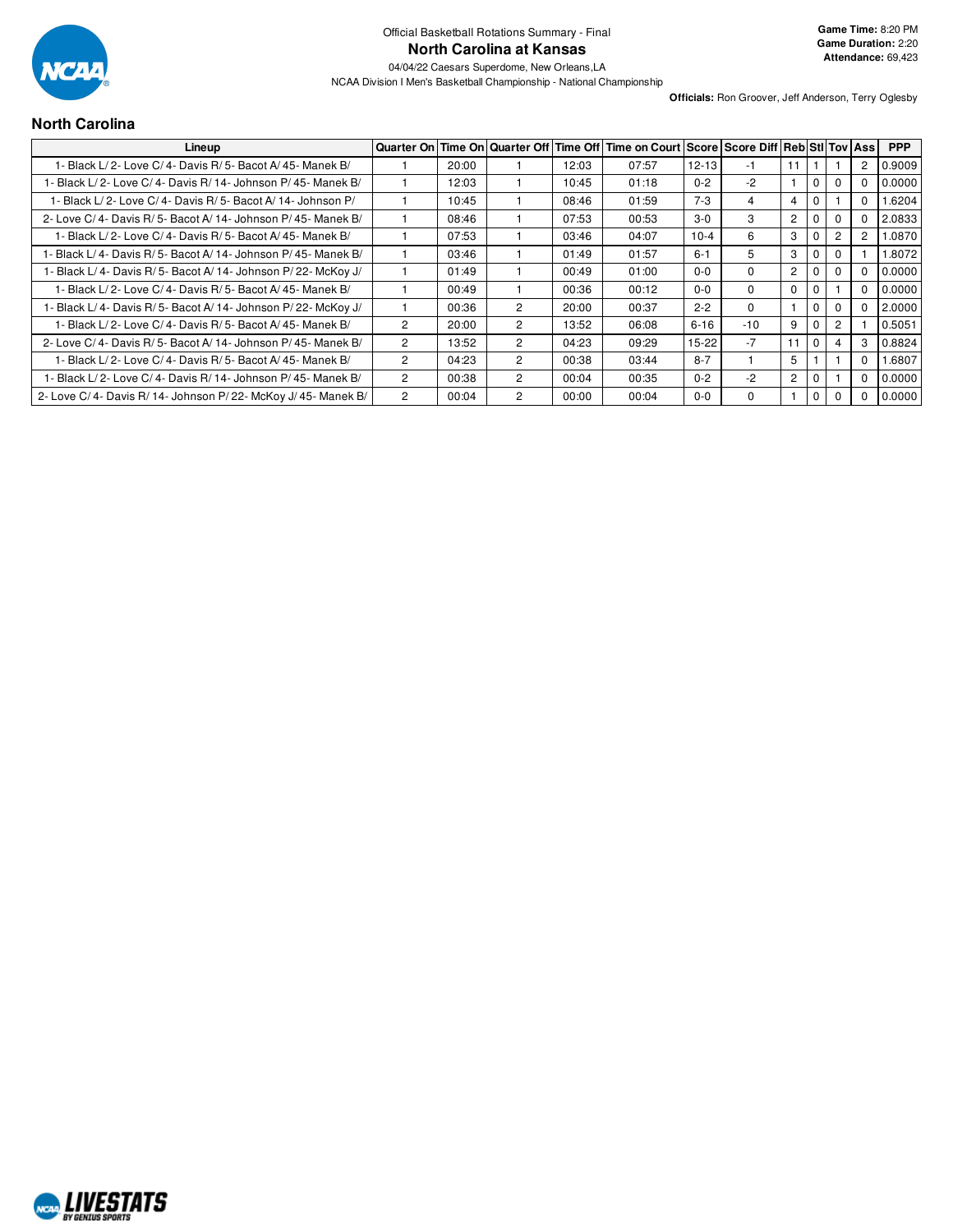

**Officials:** Ron Groover, Jeff Anderson, Terry Oglesby

**Kansas**

| Lineup                                                                         | Quarter<br><b>On</b> | Time<br><b>On</b> | Quarter<br>Off | Time<br><b>Off</b> | Time on<br>Court | <b>Score</b> | <b>Score</b><br><b>Diff</b> |             |                |                | <b>Reb Stillov Assi</b> | <b>PPP</b> |
|--------------------------------------------------------------------------------|----------------------|-------------------|----------------|--------------------|------------------|--------------|-----------------------------|-------------|----------------|----------------|-------------------------|------------|
| 2- Braun C/3- Harris D/10- Wilson J/30- Agbaji O/33- McCormack D/              |                      | 20:00             |                | 14:06              | 05:54            | $11 - 8$     | 3                           | 5           | $\Omega$       |                | 2                       | 1.1134     |
| 2- Braun C/10- Wilson J/11- Martin R/30- Agbaji O/44- Lightfoot M/             |                      | 14:06             |                | 12:03              | 02:03            | $2 - 4$      | $-2$                        | 3           | $\Omega$       |                | $\Omega$                | 0.5000     |
| 2- Braun C/3- Harris D/11- Martin R/30- Agbaji O/44- Lightfoot M/              |                      | 12:03             |                | 08:46              | 03:17            | $5 - 7$      | $-2$                        | 3           | 0              | 0              |                         | 0.8333     |
| 2- Braun C/3- Harris D/10- Wilson J/11- Martin R/33- McCormack D/              |                      | 08:46             |                | 07:53              | 00:53            | $0 - 3$      | -3                          |             | $\mathbf 0$    |                | $\Omega$                | 0.0000     |
| 2- Braun C/3- Harris D/10- Wilson J/30- Agbaji O/33- McCormack D/              |                      | 07:53             |                | 05:05              | 02:48            | $4 - 6$      | $-2$                        | 3           | $\overline{2}$ |                | 0                       | 0.8000     |
| 2- Braun C/3- Harris D/10- Wilson J/30- Agbaji O/44- Lightfoot M/              |                      | 05:05             |                | 04:40              | 00:25            | $0 - 0$      | 0                           | $\Omega$    |                |                | 0                       | 0.0000     |
| 2- Braun C/3- Harris D/10- Wilson J/30- Agbaji O/33- McCormack D/              |                      | 04:40             |                | 04:17              | 00:23            | $0 - 3$      | $-3$                        | $\mathbf 0$ | $\mathbf 0$    |                | 0                       | 0.0000     |
| 2- Braun C/3- Harris D/10- Wilson J/11- Martin R/30- Agbaji O/                 |                      | 04:17             |                | 02:40              | 01:37            | $0 - 5$      | $-5$                        |             | $\mathbf{0}$   | 0              | 0                       | 0.0000     |
| 2- Braun C/3- Harris D/11- Martin R/24- Adams, Jr. K/30- Agbaii O/             |                      | 02:40             |                | 02:11              | 00:29            | $0 - 2$      | $-2$                        | $\Omega$    | $\Omega$       |                | $\Omega$                | 0.0000     |
| 2- Braun C/11- Martin R/24- Adams, Jr. K/30- Agbaji O/55- Coleman-<br>Lands J/ |                      | 02:11             | 2              | 20:00              | 02:11            | $3 - 2$      |                             | 2           |                |                | 0                       | 0.8721     |
| 2- Braun C/3- Harris D/10- Wilson J/30- Agbaji O/33- McCormack D/              | $\overline{2}$       | 20:00             | $\overline{2}$ | 10:53              | 09:07            | $25 - 10$    | 15                          | 11          | $\overline{2}$ | 0              | 4                       | .3827      |
| 2- Braun C/3- Harris D/10- Wilson J/11- Martin R/33- McCormack D/              | 2                    | 10:53             | 2              | 08:49              | 02:04            | $6 - 4$      | $\overline{2}$              |             |                | $\Omega$       | 2                       | 5464       |
| 2- Braun C/ 10- Wilson J/ 11- Martin R/ 30- Agbaji O/ 33- McCormack D/         | $\overline{2}$       | 08:49             | $\overline{2}$ | 08:49              | 00:00            | $1 - 0$      |                             | $\Omega$    | $\Omega$       | 0              | $\Omega$                | 2.2727     |
| 2- Braun C/10- Wilson J/11- Martin R/30- Agbaii O/44- Lightfoot M/             | 2                    | 08:49             | $\overline{c}$ | 07:48              | 01:01            | $0 - 3$      | -3                          | $\Omega$    | $\Omega$       |                | $\Omega$                | 0.0000     |
| 2- Braun C/ 10- Wilson J/ 11- Martin R/ 30- Agbaji O/ 33- McCormack D/         | $\overline{c}$       | 07:48             | $\overline{2}$ | 00:04              | 07:44            | $15 - 12$    | 3                           | 5           |                | $\overline{2}$ | $\overline{2}$          | 1.1538     |
| 2- Braun C/3- Harris D/10- Wilson J/24- Adams, Jr. K/30- Agbaii O/             | 2                    | 00:04             | $\overline{2}$ | 00:04              | 00:00            | $0 - 0$      | 0                           | $\Omega$    | $\Omega$       |                | $\Omega$                | 0.0000     |
| 2- Braun C/3- Harris D/10- Wilson J/11- Martin R/30- Agbaji O/                 | 2                    | 00:04             | 2              | 00:00              | 00:04            | $0-0$        | 0                           | 0           | $\mathbf 0$    |                | 0                       | 0.0000     |

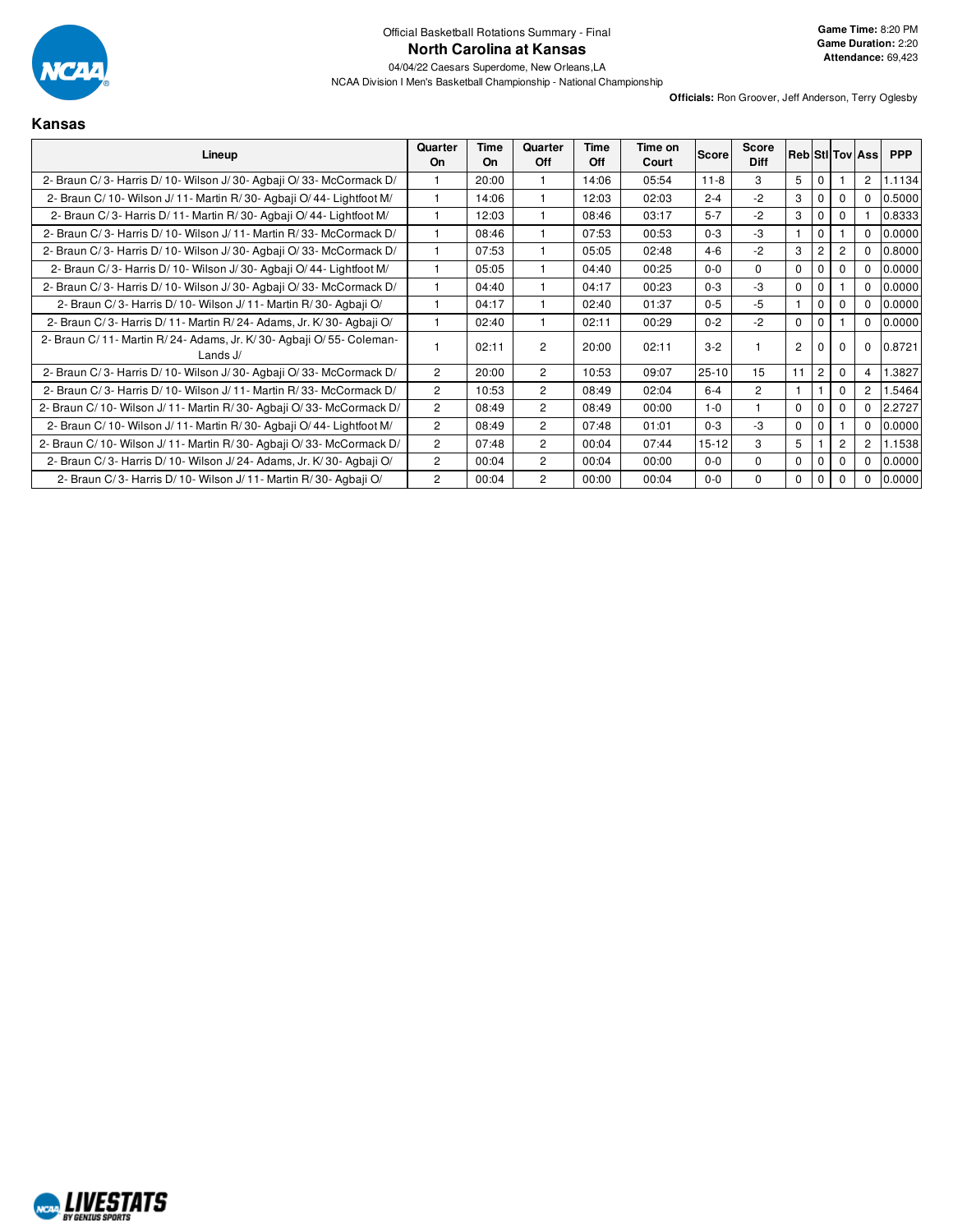

**Officials:** Ron Groover, Jeff Anderson, Terry Oglesby

# **North Carolina**

| Lineup                                                      | Time  | <b>Score</b> | <b>Score Diff</b> | Pts/Min | <b>Reb</b> | <b>Stl</b> | Tov | <b>Ass</b> | <b>PPP</b> |
|-------------------------------------------------------------|-------|--------------|-------------------|---------|------------|------------|-----|------------|------------|
| 1- Black L/ 2- Love C/ 4- Davis R/ 5- Bacot A/ 45- Manek B/ | 22:08 | $36 - 40$    | -4                | 1.6265  | 28         |            |     |            | 0.8964     |
| 2- Love C/4- Davis R/5- Bacot A/14- Johnson P/45- Manek B/  | 10:22 | 18-22        | -4                | .7363   | 13         |            |     | Э          | 0.9761     |
| 1- Black L/2- Love C/4- Davis R/5- Bacot A/14- Johnson P/   | 01:59 | $7 - 3$      | 4                 | 3.5294  | 4          |            |     |            | 1.6204     |
| - Black L/4- Davis R/5- Bacot A/14- Johnson P/45- Manek B/  | 01:57 | $6 - 1$      |                   | 3.0769  | 3          |            |     |            | 1.8072     |
| 1- Black L/2- Love C/4- Davis R/14- Johnson P/45- Manek B/  | 01:53 | $0 - 4$      | -4                | 0.0000  | 3          |            |     |            | 0.0000     |
| 1- Black L/4- Davis R/5- Bacot A/14- Johnson P/22- McKoy J/ | 01:37 | $2 - 2$      |                   | .2371   | з          |            |     |            | 0.8197     |
| 2- Love C/4- Davis R/14- Johnson P/22- McKoy J/45- Manek B/ | 00:04 | $0 - 0$      |                   | 0.0000  |            |            |     |            | 0.0000     |